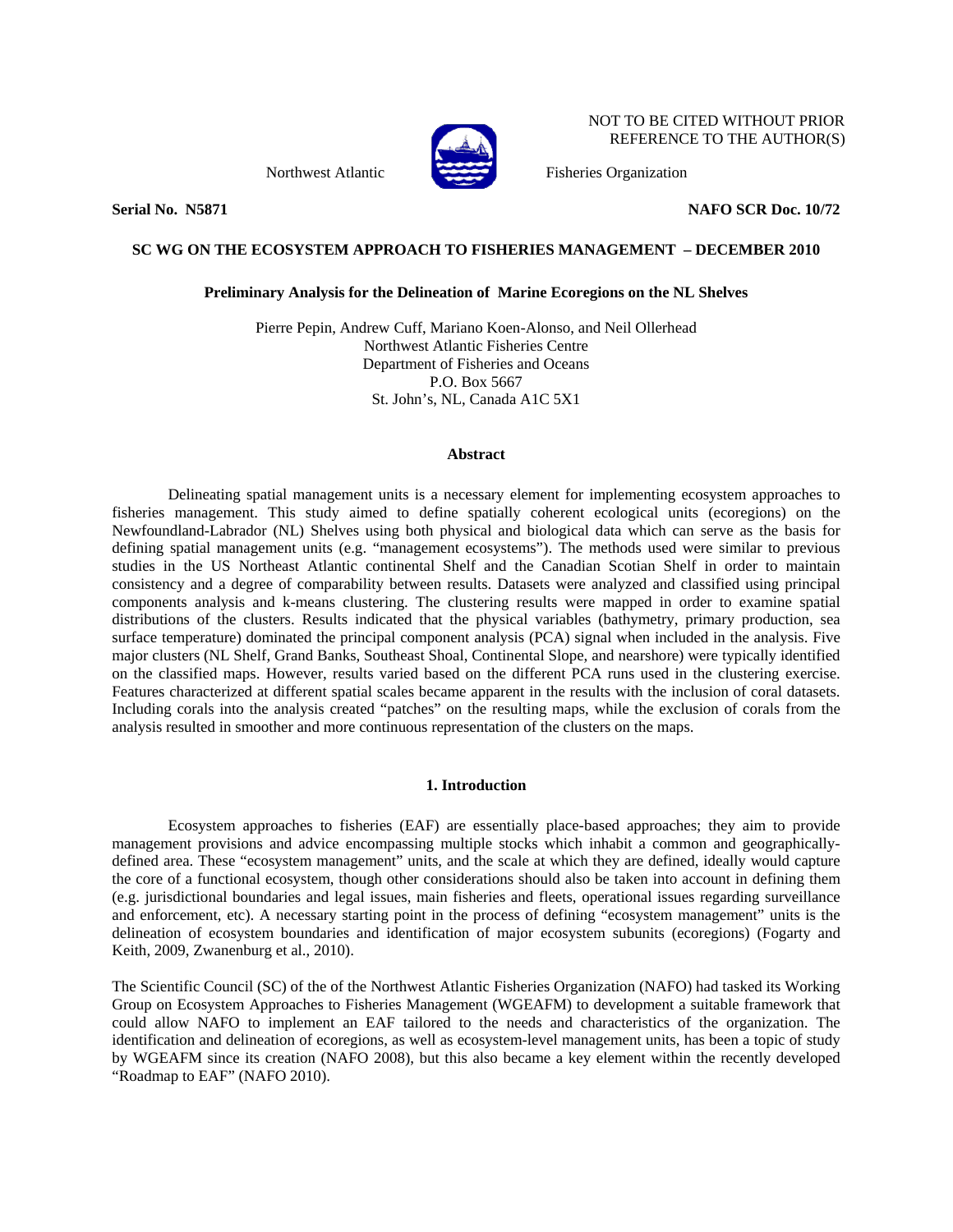Within WGEAFM, previously discussed work regarding ecoregion identification and delineation includes the US Northeast Atlantic Continental Shelf, and the Canadian Scotian Shelf (NAFO 2008, 2010, Fogarty and Keith, 2009, Zwanenburg et al. 2010). However, other regions within the NAFO Convention Area, like the Newfoundland and Labrador Shelves and the Flemish Cap, still remain without studies of this type.

The Newfoundland and Labrador Shelves have been identified as one of the twelve major marine biogeographic units by Fisheries and Oceans Canada (DFO 2009), but more detailed comparisons with the results from the US Northeast Atlantic Continental Shelf, and the Canadian Scotian Shelf would require the identification and delineation of ecoregions following similar-enough protocols and data.

In this context, the aim of this study is, using similar methods as previous studies (Fogarty and Keith, 2009, Zwanenburg et al., 2010) to extend the body of work on ecoregion identification and delineation to the Canadian Newfoundland and Labrador (NL) shelves (Figure 1). More precisely, this work analyzes biological and physical datasets collected from 1995 – 2007 for the purpose of delineating ecoregions using both statistical and geospatial techniques.



**Figure 1.** NAFO areas of interest for the assessment of Newfoundland Ecoregions (2J3KLNO). The major bathymetric zones showing the Northeast Newfoundland Shelf, Grand Banks, Flemish Cap as well as the Southeast Shoal region at the tail of the Grand Banks.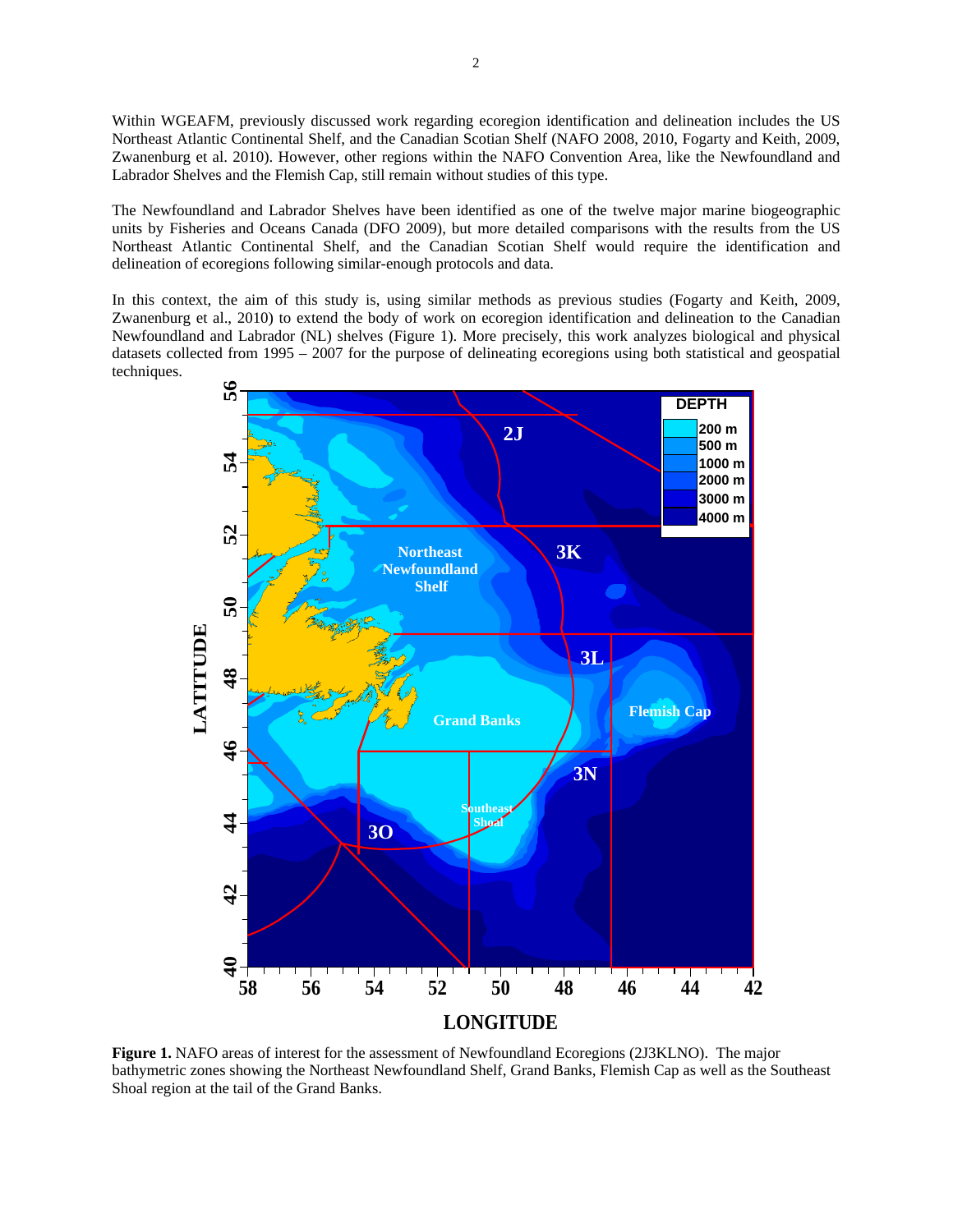## **2. Methods**

The method employed in this project (Figure 2) follows that of Fogarty and Keith (2009) and Zwanenburg et al. (2010) as closely as possible to maintain consistency among the three studies. The first step in the methods was to acquire all the datasets to be used in the analysis. Most of the data were not continuous surfaces, but rather vector point database format, and therefore had to be interpolated to a common gridded surface. Once all the data were represented as continuous surfaces they had to be made spatially comparable (i.e. perfectly overlapping cells of the same size); therefore, all raster datasets were aligned, resampled, and/or aggregated to a standard 20 km grid. Before the datasets were used in multivariate analyses, all were standardized to a common scale (mean =  $0$ ; s.d. = 1). Following these steps, the data were analyzed using principal component analysis (PCA) and then classified and mapped using k-means clustering.



**Figure 2:** Flowchart of the analysis method.

#### **2.1 Data Inputs and Processing**

This section outlines the input variables used for the PCA and clustering analysis (Table 1) summarizing the initial data format (type), source, units, and temporal period. Any variables that were originally vector datasets were converted into continuous raster surfaces using appropriate interpolation methods (Goulet et al., 2010). These vector datasets were all provided by various Fisheries and Oceans Canada (DFO) surveys (Goulet et al., 2010).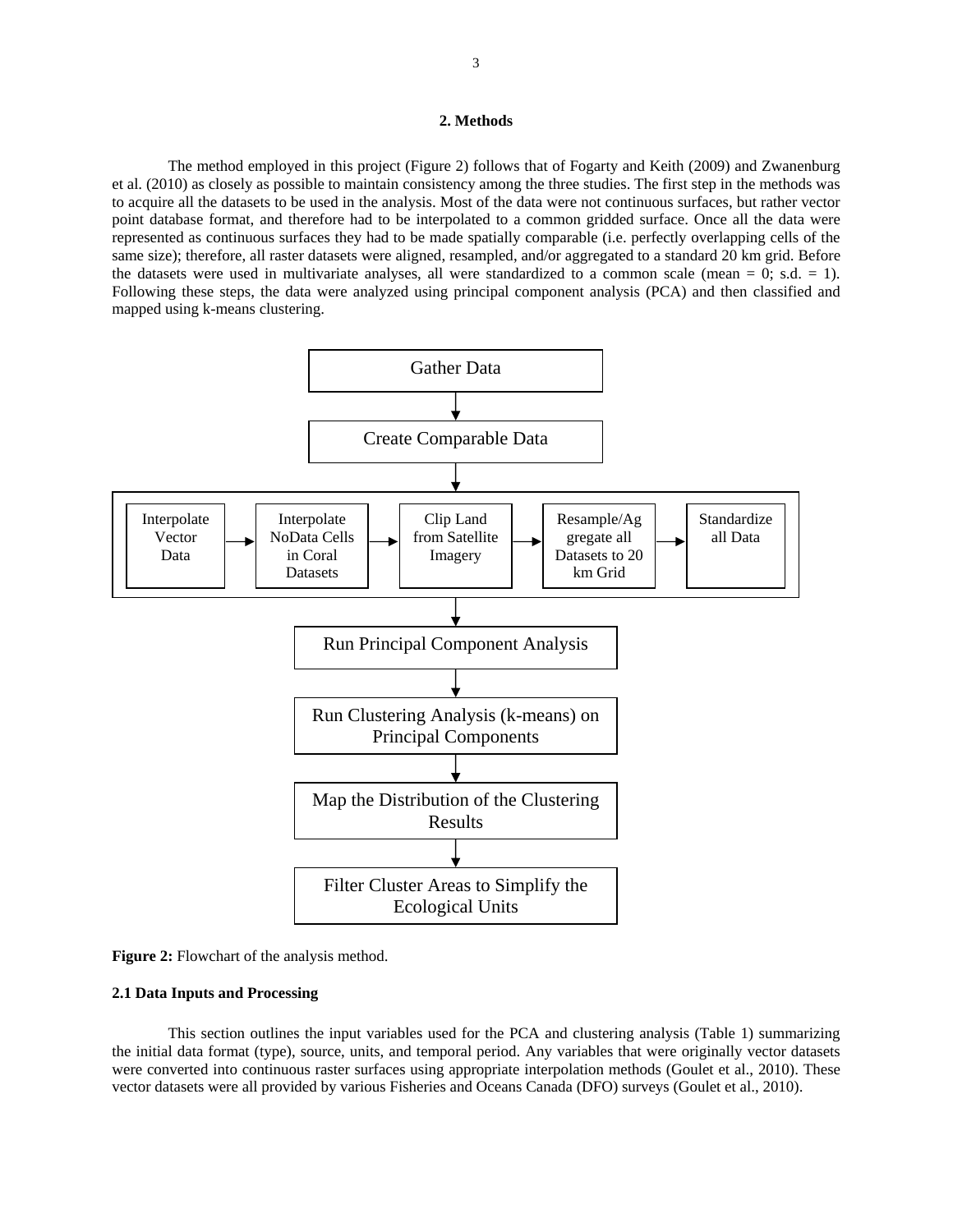The GEBCO (General Bathymetric Chart of the Oceans) bathymetry dataset was downloaded from the GEBCO website (www.gebco.net). GEBCO is composed of an international group of experts who work on the development of bathymetric datasets and operates under the auspices of the International Hydrographic Organization (IHO) and the Intergovernmental Oceanographic Commission (IOC) of UNESCO.

The geology dataset was not made available at the time this work was done and was not included in the analysis.

Sea surface temperature dataset was provided by NOAA. Sea surface temperatures were measured daily using AVHRR Satellite starting in 1985 (for more information see www.nodc.noaa.gov/SatelliteData/pathfinder4km/).

DFO's Bedford Institute of Oceanography (BIO) provided the chlorophyll *a* (Chl-*a*) and primary production (PP) datasets. The original Chl-*a* datasets were acquired from the SeaWiFS (Sea Viewing Wide Field of View Sensor) satellite sensor mounted on the Orbview-2 satellite operated by GeoEye (GeoEye, 2010). The Chl-*a* estimates are derived using the OC4.v4 algorithm (O'Reilly et al., 2000). PP estimates were derived from the Chl-*a* datasets (Platt et al. 2009). The PP image is the average over all years (98-04) and the four Chl-*a* datasets are seasonal averages (spring, summer, fall, winter) over all years (97-07). To maintain consistency, the four Chl-*a* seasonal averages were averaged to produce a single Chl-*a* dataset, matching the PP dataset.

The grid size of these datasets differ even though PP was derived from Chl-*a*. Until 2004, the Chl-*a* dataset was provided in a 1.5 km grid size and this was the data used to create the PP dataset. However, after 2004 the Chl-*a* the grid size was increased to 4 km, which is why the Chl-*a* gird size is 4 km.

Richness was estimated as the number of taxa per demersal or pelagic tow. Diversity was represented using Shannon's Evenness Index  $(|-\sum p_i \ln p_i|/\ln S)$ *S i*  $\sum_{i}$  ln  $p_i$  |/ ln  $\left[-\sum_{i=1}^SP_i\ln p_i\right]$  $\left[-\sum_{i=1}^{S} p_i \ln p_i\right]$  / ln *S*; where *pi* is the proportion of species *i*, and *S* is the

number of species).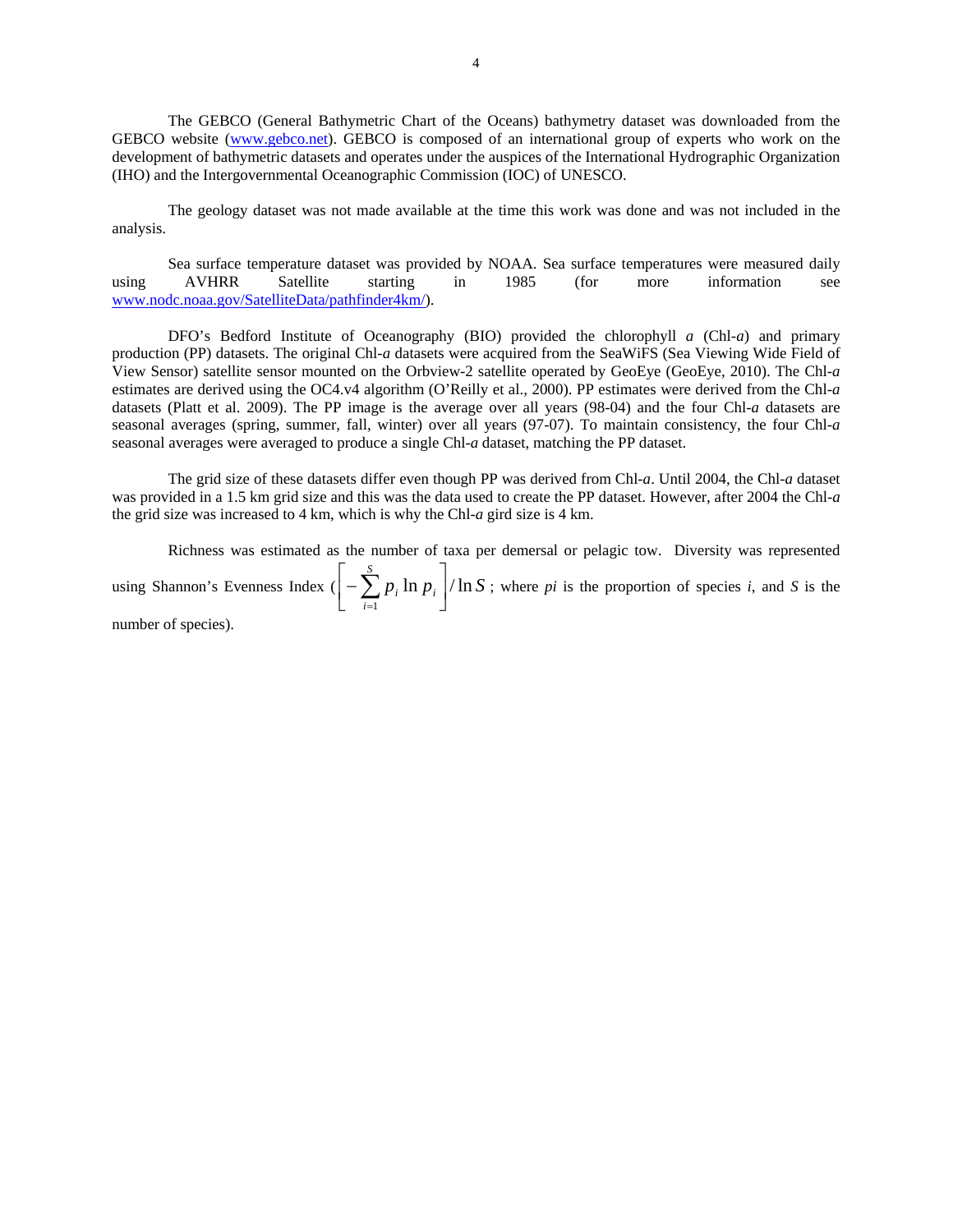| <b>Variable</b>                                     | Original<br>Data Type | <b>Data Source</b>                      | <b>Units</b>                                                                       | <b>Period</b>              |  |
|-----------------------------------------------------|-----------------------|-----------------------------------------|------------------------------------------------------------------------------------|----------------------------|--|
|                                                     |                       | <b>Physiographic Variables</b>          |                                                                                    |                            |  |
| <b>Bathymetry</b>                                   | Raster                | <b>GEBCO</b> One Minute Grid            | Meters $(m)$                                                                       | N/A                        |  |
| <b>Surficial</b><br><b>Seabed</b><br><b>Geology</b> | Raster                | <b>Natural Resources</b><br>Canada      | Mean Grain Size                                                                    | N/A                        |  |
|                                                     |                       | <b>Biological Variables</b>             |                                                                                    |                            |  |
| Zooplankton<br><b>Biomass</b>                       | Vector                | DFO Juvenile Fish (0-<br>group) Surveys | g (Dry Weight) (Each<br>sample averaged over all<br>$years)^{I}$                   | 94-99 (Summer)             |  |
| Chlorophyll-a                                       | Raster                | SeaWiFS Satellite (4 km<br>grid)        | mg/m <sup>3</sup> (Seasonal average)                                               | 97-07                      |  |
| <b>Primary</b><br><b>Production</b>                 | Raster                | SeaWiFS Satellite (1.5 km<br>grid)      | $mg/m^3$ /year (Cumulative)                                                        | 98-04                      |  |
| <b>Nekton</b><br><b>Biomass</b>                     | Vector                | DFO Juvenile Fish (0-<br>group) Surveys | kg/Standard Tow (Each<br>sample averaged over all<br>$\text{years}$ ) <sup>3</sup> | 94-99 (Summer)             |  |
| <b>Nekton</b><br><b>Diversity</b>                   | Vector                | DFO Juvenile Fish (0-<br>group) Surveys | Shannon's Evenness<br>Index (Each sample<br>averaged over all years)               | 94-99 (Summer)             |  |
| <b>Nekton</b><br><b>Richness</b>                    | Vector                | DFO Juvenile Fish (0-<br>group) Surveys | Count/Standard Tow<br>(Each sample averaged<br>over all years)                     | 94-99 (Summer)             |  |
| <b>Demersal Fish</b><br><b>Biomass</b>              | Vector                | DFO MSS                                 | $kg/Standard$ Tow <sup>2</sup>                                                     | 95-07 (Spring and<br>Fall) |  |
| <b>Demersal Fish</b><br><b>Diversity</b>            | Vector                | DFO MSS                                 | Shannon's Evenness<br><b>Index</b>                                                 | 95-07 (Spring and<br>Fall) |  |
| <b>Demersal Fish</b><br><b>Richness</b>             | Vector                | DFO MSS                                 | Count/Standard Tow                                                                 | 95-07 (Spring and<br>Fall) |  |
| <b>Cold Water</b><br><b>Coral Biomass</b>           | Vector                | <b>DFO MSS</b>                          | $kg/Standard$ Tow <sup>2</sup>                                                     | 02-05 (Spring and<br>Fall) |  |
| <b>Cold Water</b><br>Coral<br>Presence/Abse<br>nce  | Vector                | DFO MSS                                 | <b>Individual Specimen</b><br>Count                                                | 02-07 (Spring and<br>Fall) |  |
| <b>Cold Water</b><br><b>Coral Diversity</b>         | Vector                | <b>DFO MSS</b>                          | Shannon's Evenness<br><i>Index</i>                                                 | 02-07 (Spring and<br>Fall) |  |
| <b>Cold Water</b><br><b>Coral Richness</b>          | Vector                | DFO MSS                                 | Count/Standard Tow <sup>2</sup>                                                    | 02-07 (Spring and<br>Fall) |  |

**Table 1:** The variables used as input for the PCA and clustering analysis showing their original data type, source, units, and time period.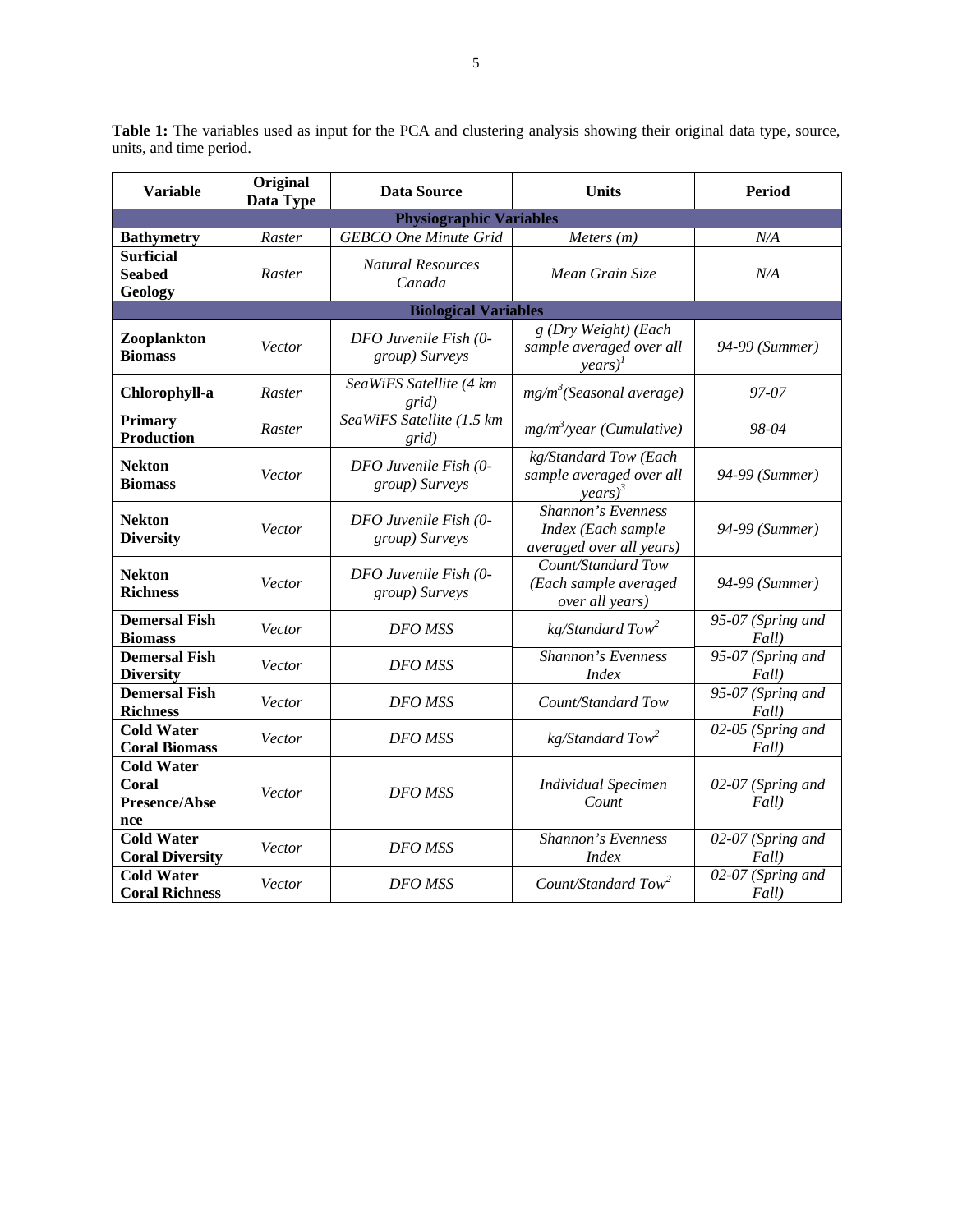| <b>Oceanographic Variables</b>                       |        |                                           |                                             |              |  |  |  |  |  |  |
|------------------------------------------------------|--------|-------------------------------------------|---------------------------------------------|--------------|--|--|--|--|--|--|
| <b>Sea Surface</b><br><b>Temperature</b>             | Raster | NOAA AVHRR Satellite<br>Nominal 4 km Grid | Degrees $({}^{\circ}C)$ (Annual<br>Average) | $85 - 01$    |  |  |  |  |  |  |
| Sea Surface &<br><b>Bottom</b><br><b>Temperature</b> | Vector | <b>DFO MEDS Surveys</b>                   | Degrees $(^{\circ}C)$                       | 94-04 (Fall) |  |  |  |  |  |  |

 $\frac{1}{2}$  g (dry weight) standardized for each locale (i.e. sample location) based on the ratio of total dry weight per volume filtered water.<br><sup>2.</sup> kg/standard tow and count/standard tow for the multi-species survey dataset means that if the trawl was

below or above 15 minutes (which is the standard trawl time) the catch numbers were linearly adjusted to

15 minutes.<br>3. Kg/standard tow and count/standard tow for the nekton dataset means that if the trawl was below or above 15 minutes (which is the standard trawl time) the catch numbers were linearly adjusted to 15 minutes.

Table 2 provides a comparison of the datasets used in "ecoregions" delineation projects in the US (Fogarty and Keith, 2009) and Canada (Zwanenburg et al., 2010). As highlighted in the table, not all of the variables and/or datasets were consistent among these studies. Both Scotian Shelf and US studies used 10' latitude x 10' longitude grids, which equals approximately 18 km depending on latitude. However, this report on the NL shelf used 20 km grids because this was the grid size most appropriate for the development of interpolated surfaces (Goulet et al., 2010). The different grid sizes can be made comparable by simply using the resample tool in ArcGIS but the close proximity of grid sizes should not have a substantial impact on the overall estimation of ecoregions because of their dimensions should far exceed those of the grid size.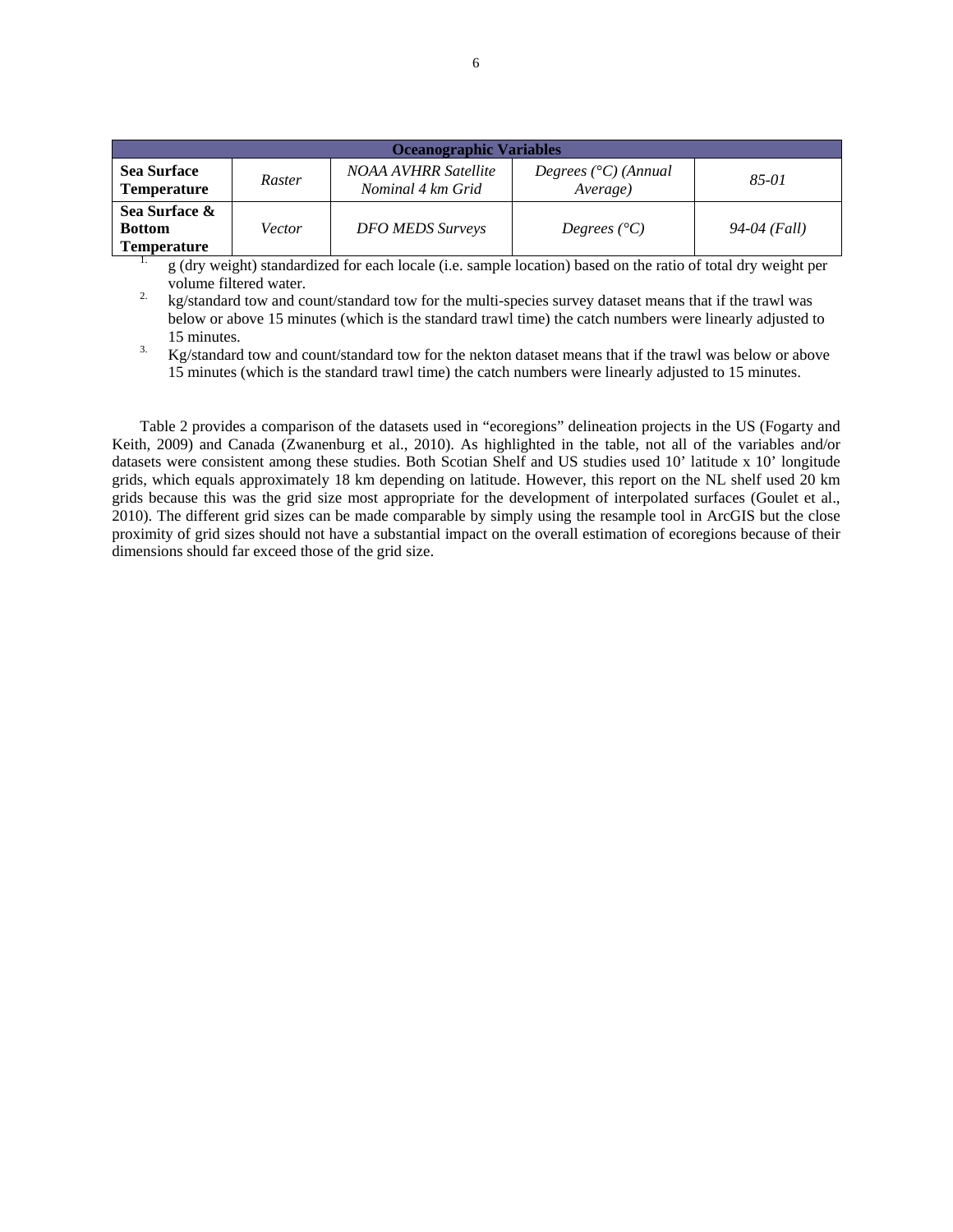| Table 2: Comparison of data used in different projects for the delineation of regional ecosystem units (modified |  |  |  |  |  |
|------------------------------------------------------------------------------------------------------------------|--|--|--|--|--|
| from Zwanenburg et al., 2010).                                                                                   |  |  |  |  |  |

| <b>Variable</b>                     | <b>U.S.A. Data</b><br>(Fogarty and Keith, 2009)                                              | <b>Canadian Data</b><br><b>Scotian Shelf</b><br>(Zwanenburg et al., 2010)          | <b>Canadian Data</b><br><b>NL Shelf</b>                                            |  |  |
|-------------------------------------|----------------------------------------------------------------------------------------------|------------------------------------------------------------------------------------|------------------------------------------------------------------------------------|--|--|
|                                     |                                                                                              | <b>Physiographic Variables</b>                                                     |                                                                                    |  |  |
| Bathymetry                          | National geophysical data<br>center, meters                                                  | CHS Atlantic bathymetry<br>data, meters                                            | GEBCO bathymetry,<br>meters                                                        |  |  |
| Surficial<br>Geology                | Benthic grab, mean grain<br>size                                                             | GSC surficial geology,<br>classified sediment types                                | N/A                                                                                |  |  |
|                                     |                                                                                              | <b>Biological Variables</b>                                                        |                                                                                    |  |  |
| Chlorophyll                         | Ratio of shipboard<br>measurements of surface to<br>subsurface chlorophyll,<br>dimensionless | Satellite derived estimates<br>of chlorophyll-a using<br>SeaWiFS, $mg/m3$          | Satellite derived estimates<br>of chlorophyll-a using<br>SeaWiFS, $mg/m3$          |  |  |
| Primary<br>Production               | Satellite derived estimates<br>of primary production<br>using SeaWiFS, $gC/m^2/yr$           | Satellite derived estimates<br>of primary production<br>using SeaWiFS, $mg/m^2/yr$ | Satellite derived estimates<br>of primary production<br>using SeaWiFS, $mg/m^2/yr$ |  |  |
| Zooplankton                         | <b>ECOMON</b> plankton<br>sampling, displacement<br>volume Cc $100/m^3$                      | Zooplankton wet weight<br>data from the AZMP<br>program is substituted             | DFO Juvenile (0-Group)<br>fish surveys, dry weight (g)                             |  |  |
| Benthic<br><b>Biomass</b>           | Benthic grab/sled, $g/m^2$                                                                   | N/A                                                                                | N/A                                                                                |  |  |
| Nekton<br><b>Biomass</b>            |                                                                                              |                                                                                    | DFO Juvenile (0-Group)<br>fish surveys, kg/standard<br>tow                         |  |  |
| <b>Nekton</b><br>Diversity          | N/A                                                                                          | N/A                                                                                | DFO Juvenile (0-Group)<br>fish surveys, Shannon's<br>diversity evenness index      |  |  |
| Nekton<br>Richness                  |                                                                                              |                                                                                    | DFO Juvenile (0-Group)<br>fish surveys, # unique<br>species/tow                    |  |  |
| Demersal<br><b>Biomass</b>          | NEFSC Groundfish survey,<br>kg/tow                                                           | DFO Groundfish Survey,<br>kg/tow                                                   | DFO multi species surveys,<br>kg/standard tow                                      |  |  |
| Demersal<br>Diversity               | N/A                                                                                          | N/A                                                                                | DFO multi species surveys,<br>Shannon's diversity<br>evenness index                |  |  |
| Demersal<br>Richness                | NEFSC Groundfish survey,<br>mean # species/tow                                               | DFO Groundfish Survey,<br>kg/tow                                                   | DFO multi species surveys,<br># unique species/standard<br>tow                     |  |  |
| Deep Water<br><b>Coral Presence</b> | Benthic grab/sled                                                                            | ERD coral database                                                                 | DFO multi species surveys,<br>individual specimen count                            |  |  |
| Cold Water<br><b>Coral Biomass</b>  | N/A                                                                                          | N/A                                                                                | DFO multi species survey,<br>kg/standard tow                                       |  |  |
| Cold Water<br>Coral Diversity       | N/A                                                                                          | N/A                                                                                | DFO multi species surveys,<br>Shannon's diversity<br>evenness index                |  |  |
| Cold Water<br><b>Coral Richness</b> | N/A                                                                                          | N/A                                                                                | DFO multi species surveys,<br>count/standard tow                                   |  |  |
| Marine<br>Mammal<br>Presence        | Aerial/shipboard sighting<br>program                                                         | MarWhale data obtained<br>from VDC                                                 | N/A                                                                                |  |  |
| Sea Turtle<br>Presence              | Aerial/shipboard sighting<br>program                                                         | MarWhale data obtained<br>from VDC                                                 | N/A                                                                                |  |  |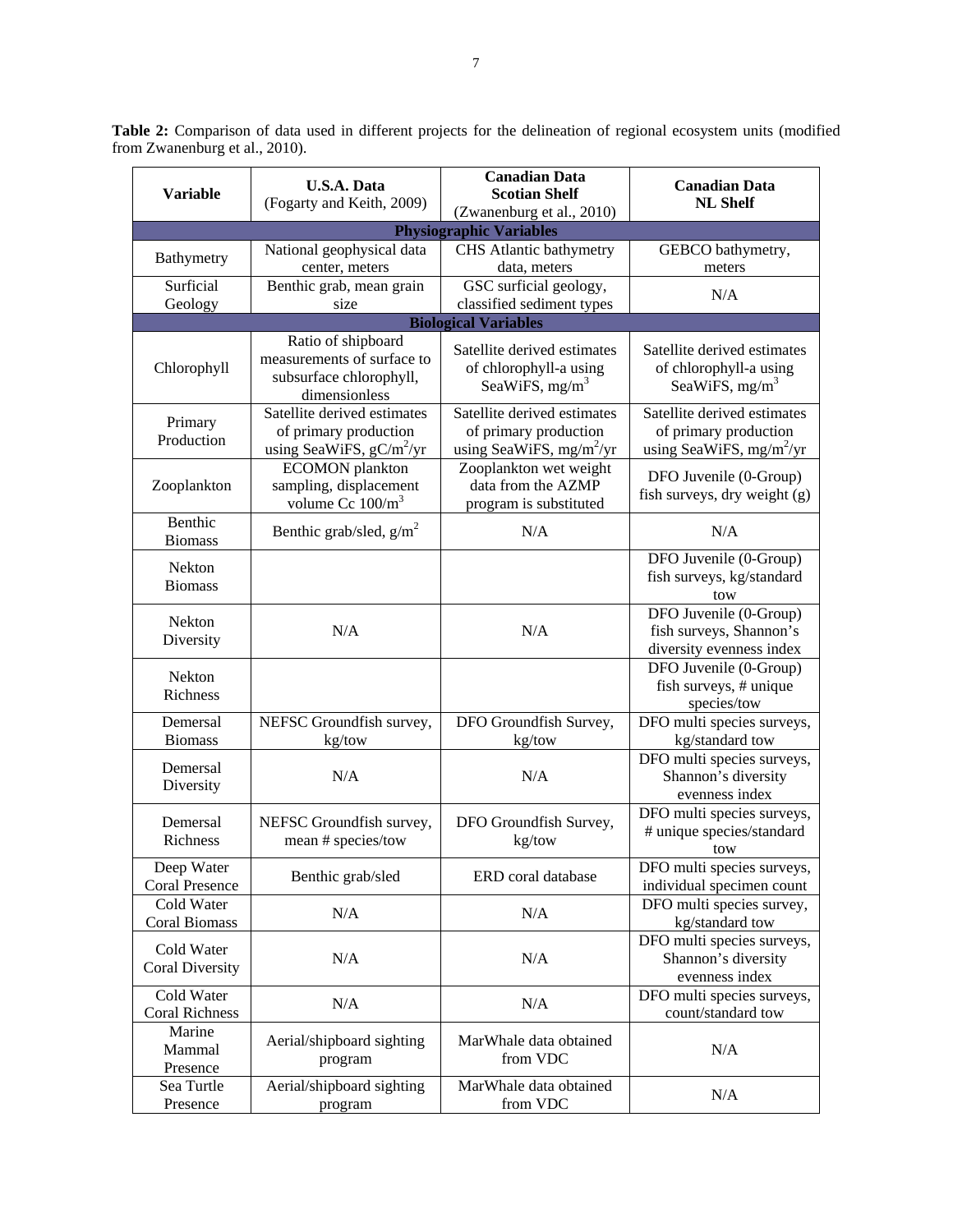|                                      |                                                          | <b>Oceanographic Variables</b>                          |                                   |
|--------------------------------------|----------------------------------------------------------|---------------------------------------------------------|-----------------------------------|
| <b>Bottom</b><br>Temperature         | N/A                                                      | BIO's Hydrographic<br>Database, ${}^{0}C$               | DFO MEDS Surveys, <sup>0</sup> C  |
| <b>Bottom</b><br>Temperature<br>Span | N/A                                                      | BIO's Hydrographic<br>Database, ${}^{0}C$               | N/A                               |
| Sea Surface<br>Temperature           | Satellite SeaWiFS, <sup>0</sup> C                        | BIO's Hydrographic<br>Database, ${}^{0}C$               | Satellite SeaWiFS, <sup>0</sup> C |
| Sea Surface<br>Temperature<br>Span   | Satellite SeaWiFS, <sup>0</sup> C                        | BIO's Hydrographic<br>Database, ${}^{0}C$               | N/A                               |
| Water Column<br>Stratification       | Shipboard hydrographic<br>measurements, sigma-t<br>units | BIO's Hydrographic<br>Database, mixed layer<br>depth(m) | N/A                               |

Zooplankton, nekton, demersal, and bottom temperature raster datasets were all interpolated using ordinary kriging (Goulet et al., 2010). Note that the nekton biomass dataset had extreme outliers removed before interpolation (Goulet et al., 2010). The cell size of the interpolated surfaces was dependent on the spatial distribution of samples from the original datasets, ranging from 2 km to 20 km. Both the zooplankton and nekton datasets were interpolated to a 20 km grid to match the resolution of the surveys, but the demersal and bottom temperature datasets were denser and interpolated to grids of 2 km or 2.5 km depending on the dataset (Goulet et al., 2010). To maintain consistency between the raster and vector datasets, all surfaces were converted to a 20 km grid using the aggregate tool in ArcGIS (ESRI, 2008). The value assigned to each 20 km cell was calculated by taking the mean values of all the original 2 km, or 2.5 km, cells within the larger 20 km cell. Certain datasets (sea surface temperature, primary production, Chl-*a*, and bathymetry) could not be brought to a 20 km grid using the aggregate tool as they were not an integer factor of 20, which is a requirement of the aggregate tool (ESRI, 2008). Therefore, to calculate the mean values of these variables within each 20 km cell the datasets were resampled, using the nearest neighbour algorithm, to create a raster that was an integer factor of 20. The factor value of 20 that was closest to the original cell size was used, for example, the sea surface temperature raster had a cell size of ~4.8 km so it was resampled to a 5 km cell size. Once this was completed, the resampled raster was aggregated into 20 km cells using the aggregate tool.

Another important process that had to be done with the vector datasets was to "clip" out the land from the datasets. Including the land in these datasets would create biases in the statistics of measurements. First the land polygon was converted to a raster grid of the same cell size as the interpolated data (20 km). A reclassification was then done on the land raster to change the raster value of land to no data and the value of water to 1. Doing this creates a water mask that can be multiplied by the satellite images to produce a product that only represents the portion of the images taken over the ocean. To ensure that water mask actually represented water along the coastal areas, a 20 km buffer from the coastline was performed on the land polygon.

The coral datasets were not originally interpolated because of the large number of observations that recorded no coral catch. Therefore the coral raster datasets were actually mean values within each 20 km x 20 km cell (Goulet et al., 2010). However, there were cells within these raster datasets that had a no data value, as opposed to zero values, and would result in a no data value in the PCA analysis. Therefore, a focal mean based on a 3x3 cell window was calculated for each no data cell in order to fill in these gaps and create a continuous surface.

All the data were standardized to a mean of 0 and standard deviation of 1 ( $[x - \text{mean } (x)] / \text{s.d.};$ Zwanenburg et al. 2010). The Raster Calculator inside ArcGIS was used to perform this calculation on the raster datasets.

#### **2.2 Analysis Methods**

Principal components analysis (PCA) is often performed on high-dimensional data to eliminate redundancy, find patterns, emphasize variance within the variables, and improve interpretation (ESRI, 2008). Essentially, PCA transforms the data in multivariate space to a new multivariate space whose axis are rotated so that the greatest variance is explained by the first principal component, the second principal component (orthogonal to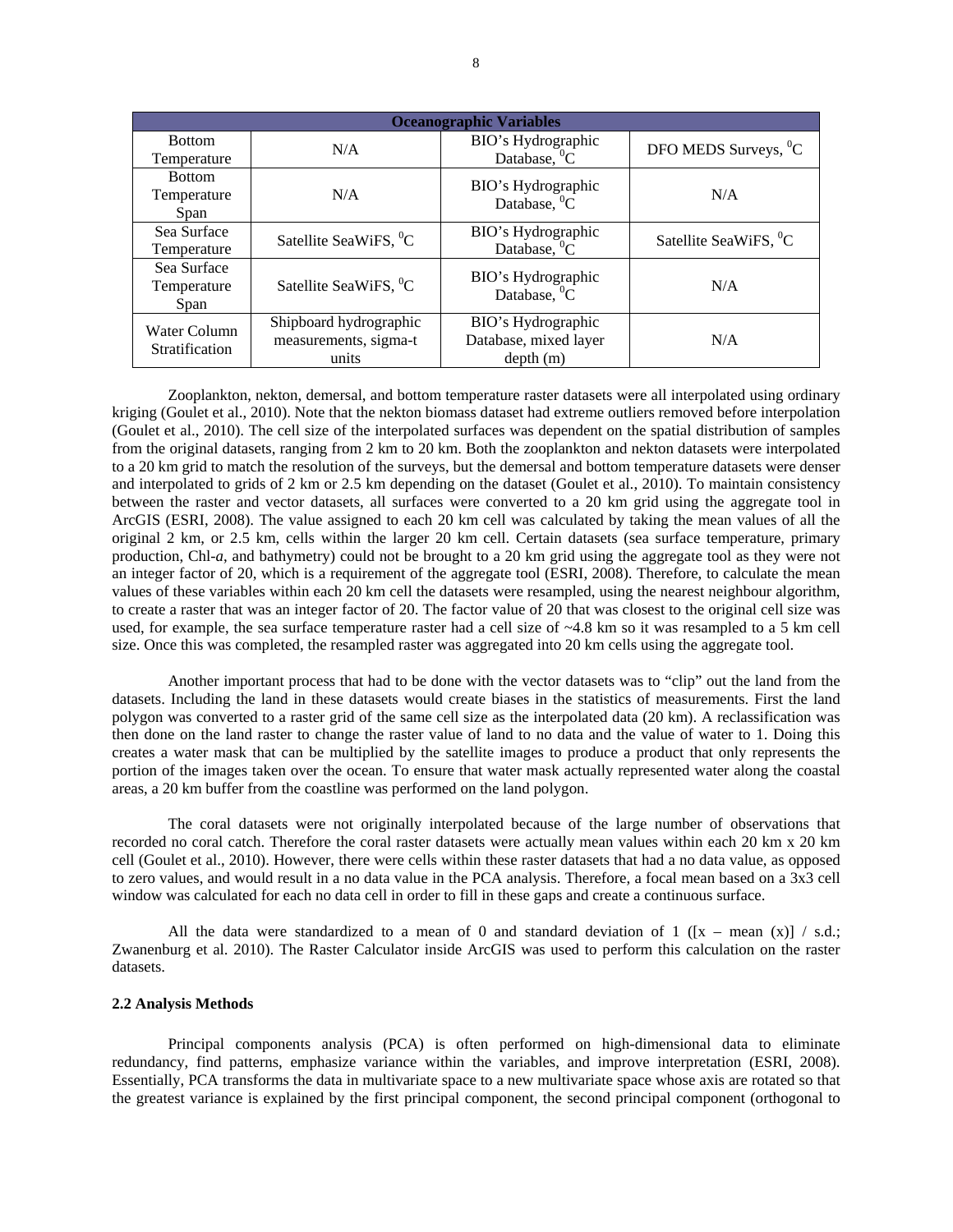the first) explains the second greatest variance, and so on. The first three or four principal components typically explain the most variance and by analyzing only these components, one reduces the number of dimensions without much loss of information. PCA was first performed on the normalized datasets using all sixteen available variables (all runs exclude geology as these data are not yet available). A second run of PCA was performed excluding the nekton and zooplankton datasets. These datasets had the smallest number of samples and the smallest spatial extent. By excluding these variables one can examine how these datasets may have influenced the analysis. Based on the results of the first two PCA analyses we determined that the sea surface temperature, primary production, and bathymetry dominated the signal. Therefore, a third run of PCA excluded these datasets along with excluding again the nekton and zooplankton datasets. The third run of PCA was done again (3B), this time also removing the only other remaining physical variable, bottom temperature. A fourth run of PCA was done excluding just bathymetry, sea surface temperature, and primary production while leaving in the nekton and zooplankton datasets (Table 3). Finally, a fifth run excluded information pertaining to corals; the high ratio of absence to presence data in the coral datasets (Goulet et al., 2010) may be a strong factor in determining the amount of variance explained by the PCA analysis.

| <b>Variables</b>                  | Run#1 | Run#2 | Run#3 | $Run$ #3 $B$ | Run#4 | Run#5 |
|-----------------------------------|-------|-------|-------|--------------|-------|-------|
| <b>Bathymetry</b>                 | X     | X     |       |              |       | X     |
| <b>Surficial Seabed Geology</b>   | N/A   | N/A   | N/A   | N/A          | N/A   | N/A   |
| <b>Zooplankton Biomass</b>        | X     |       |       |              | X     |       |
| Chlorophyll-a                     | X     | X     | X     | X            | X     | X     |
| <b>Primary Production</b>         | X     | X     |       |              |       | X     |
| <b>Nekton Biomass</b>             | X     |       |       |              | X     |       |
| <b>Nekton Diversity</b>           | X     |       |       |              | X     |       |
| <b>Nekton Richness</b>            | X     |       |       |              | X     |       |
| <b>Demersal Fish Biomass</b>      | X     | X     | X     | X            | X     | X     |
| <b>Demersal Fish Diversity</b>    | X     | X     | X     | X            | X     | X     |
| <b>Demersal Fish Richness</b>     | X     | X     | X     | X            | X     | X     |
| <b>Cold Water Coral Biomass</b>   | X     | X     | X     | X            | X     |       |
| <b>Cold Water Coral</b>           | X     | X     | X     | X            | X     |       |
| <b>Presence/Absence</b>           |       |       |       |              |       |       |
| <b>Cold Water Coral Diversity</b> | X     | X     | X     | X            | X     |       |
| <b>Cold Water Coral Richness</b>  | X     | X     | X     | X            | X     |       |
| <b>Sea Surface Temperature</b>    | X     | X     |       |              |       | X     |
| <b>Bottom Temperature</b>         | X     | X     | X     |              | X     | X     |

**Table 3:** Variables used (marked with an X) in the three different runs of PCA.

 The PCA results were used in a k-means clustering procedure to classify the data. K-means clustering is an unsupervised classification technique, meaning there is no prior knowledge on what information classes exist in the data. An information class is a similar grouping of values that are known to belong to a specific class, for example, in satellite imagery classification a class may be defined as a meaningful grouping of locations representing real world objects such as water or forest. A cluster, on the other hand, is simply a statistical grouping in the data with similar attribute values in multivariate space with no knowledge on what that cluster represents in the real world. These clusters must be interpreted into meaningful classes by the user.

The raster outputs of the first four principal components from the ArcGIS PCA analysis were used as input into k-means clustering using the algorithm of Legendre (2001). The number of clusters we investigated ranged from 2 to 10. Legendre's (2001) algorithm provides the optimal number of clusters as determined by the Calinksi-Harabasz (C-H) statistic, and the count of observations within each cluster. The C-H statistic is calculated for different number of clusters using the following equation (Legendre, 2001):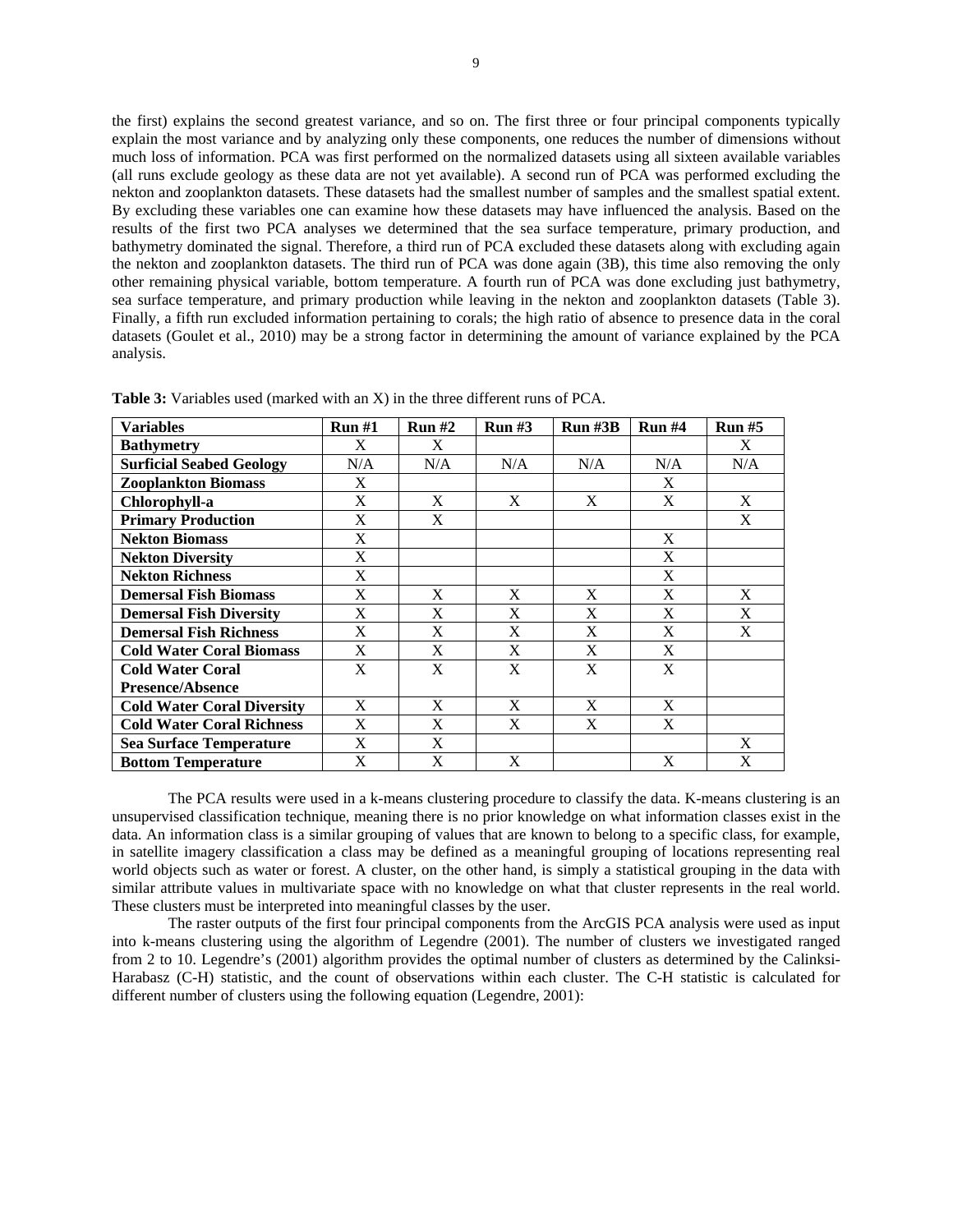$$
C-H = [R^2/(K-1)]/[(1 - R^2)/(n - K)]
$$

 $R^2 = (SST - SSE)/SST$  $SST =$  total sum of squared distances  $SSE = sum of squared distances of the objects to their group's own centroids$  $K =$  number of groups

The number of clusters that yields the highest C-H criterion corresponds to the most compact set of clusters, or optimal number of groups (Legendre, 2001). The output from the k-means clustering was then mapped to visualize the distribution of clusters from each run.

#### **3. Results**

 Table 4 to Table 9 present the results of the different PCA runs (see Table 3 for the input variables used in each run). Figure 3 to Figure 7 show plots of the first 3 principal components against each other for PCA runs #2, #3, #3B, #4, and #5. PCA run #5 provided the most rapid rise in explained variance. This run did not include the coral datasets; therefore, the high ratio of absence to presence data in the coral datasets (Goulet et al., 2010) may be a strong factor in determining the amount of variance explained by the PCA analysis. PCA runs #3 and #3B also provided a rapid rise in explained variance as these runs had the fewest variables and little or no physical variables.

Physical variables (i.e. primary production, sea surface temperature, and bathymetry) dominated the signal on the first two principal components in runs #1, #2, and #5 (Table 4, , Table 5, Table 9, Figure 3, and Figure 7). In run #1, variables related to corals and demersal surveys loaded on PC3, with fish more abundant in areas of low coral abundance and presence, and with demersal biomass and diversity in opposition to one another (Table 4). There were strong loadings of bathymetry on PC2 and PC3 of run #2 suggests some non-linearity in the influence of this variable on the overall multivariate variance (Table 5). We also note a positive loading of coral variables on PC2 and a negative loading on PC3, again suggesting that non-linear relationships among variables may be at play.

In PCA run #3 (Table 6) and #3B (Table 7) the first principal component (PC) is dominated by coral percent presence, diversity, and richness, while the second PC represents the influence of demersal biomass, diversity, and bottom temperature, with biomass correlated with bottom temperature and in opposition to diversity (Table 6 and Table 7). A possible interaction between coral distributions and catches from demersal surveys is most apparent on PC3 and PC4.

PCA run #4 had all the variables included except sea surface temperature, primary production, and bathymetry, and yielded the same general pattern as runs #3 and #3B (Table 8). We also note a weaker contribution of nekton variables on PC2, with biomass, diversity and richness loading inversely to those of demersal biomass.

PCA run #5 represented the information with the greatest spatial coverage. Sea surface temperature and primary production were positively correlated and in opposition to bathymetry on PC1 (Table 9). Bathymetry had a strong negative loading on PC2, as did primary production, while there was a weak positive loading of demersal richness. PC3 was dominated by positive loadings of demersal biomass and bottom temperature and a somewhat weaker negative loading of demersal diversity.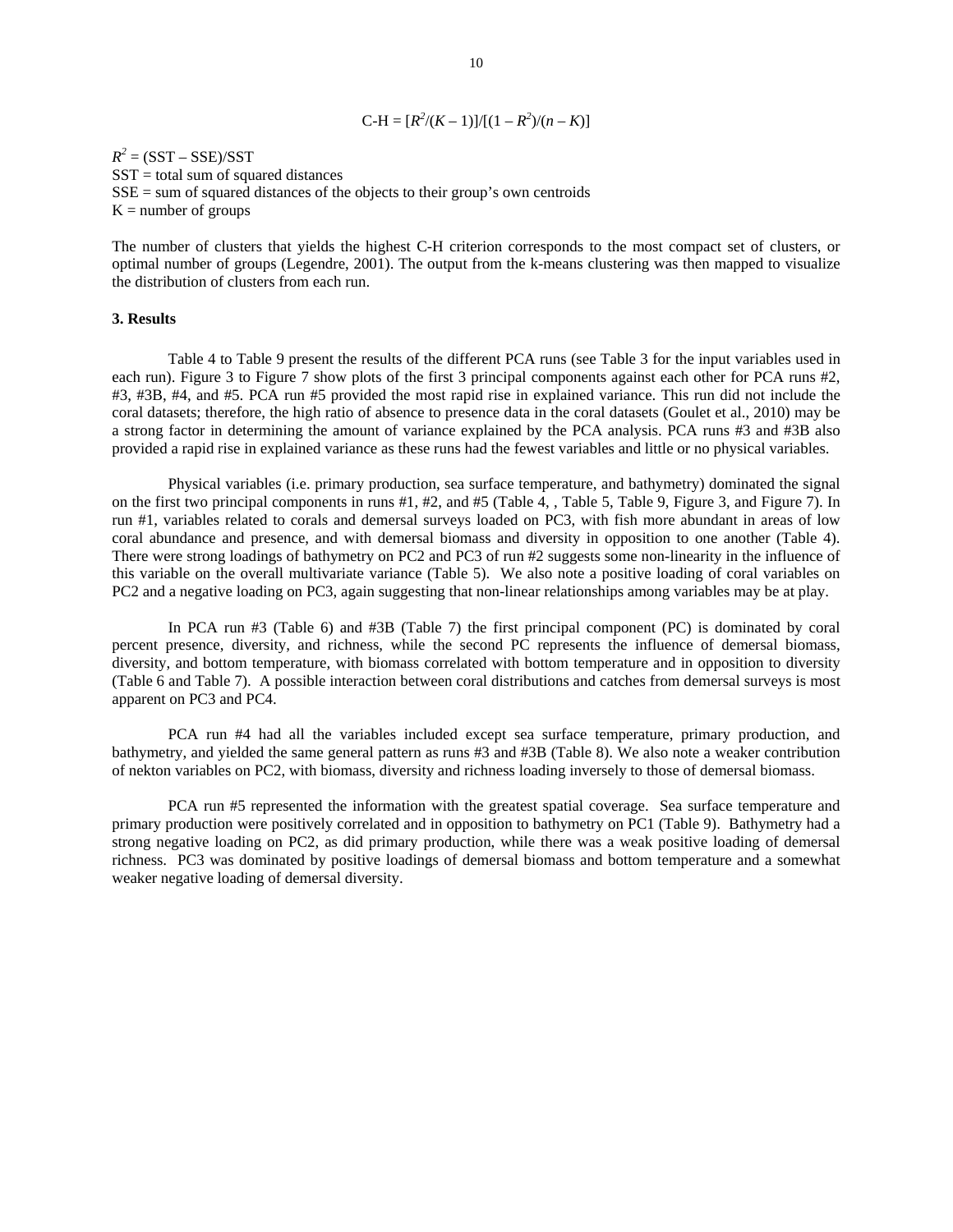| <b>Variable</b>                     | PC1      | PC2      | PC <sub>3</sub> | PC4      | PC5      | PC <sub>6</sub> |
|-------------------------------------|----------|----------|-----------------|----------|----------|-----------------|
|                                     |          |          |                 |          |          |                 |
| <b>Eigenvalues</b>                  | 1.286    | 0.939    | 0.810           | 0.657    | 0.341    | 0.280           |
| <b>Explained Variance (Percent)</b> | 25       | 18       | 15              | 13       | 6        | 5               |
| <b>Cumulative Variance</b>          | 25       | 43       | 58              | 71       | 77       | 82              |
|                                     |          |          |                 |          |          |                 |
| Bathymetry                          | $-0.276$ | $-0.711$ | $-0.330$        | 0.422    | $-0.030$ | $-0.013$        |
| <b>Bottom Temp</b>                  | -0.119   | 0.163    | 0.228           | 0.369    | $-0.006$ | $-0.166$        |
| Coral % Presence                    | $-0.143$ | 0.280    | $-0.370$        | 0.119    | 0.235    | 0.086           |
| <b>Coral Biomass</b>                | $-0.055$ | 0.124    | $-0.102$        | 0.113    | $-0.152$ | 0.925           |
| <b>Coral Diversity</b>              | $-0.123$ | 0.302    | $-0.348$        | 0.192    | 0.114    | $-0.190$        |
| <b>Coral Richness</b>               | $-0.149$ | 0.335    | $-0.413$        | 0.181    | 0.193    | $-0.058$        |
| Chlorophyll-a                       | $-0.073$ | $-0.131$ | $-0.022$        | 0.149    | $-0.125$ | $-0.026$        |
| <b>Demersal Biomass</b>             | $-0.070$ | 0.074    | 0.330           | 0.398    | 0.356    | $-0.018$        |
| Demersal Diversity                  | 0.126    | 0.062    | $-0.348$        | $-0.132$ | $-0.535$ | $-0.156$        |
| <b>Demersal Richness</b>            | $-0.220$ | 0.258    | 0.030           | 0.177    | $-0.543$ | $-0.190$        |
| <b>Nekton Biomass</b>               | 0.033    | $-0.017$ | $-0.173$        | $-0.154$ | $-0.009$ | 0.009           |
| <b>Nekton Diversity</b>             | $-0.136$ | 0.079    | 0.221           | 0.194    | $-0.188$ | 0.049           |
| <b>Nekton Richness</b>              | $-0.128$ | 0.075    | 0.170           | 0.134    | $-0.245$ | 0.062           |
| <b>Primary Production</b>           | 0.554    | $-0.155$ | $-0.140$        | 0.425    | $-0.103$ | $-0.002$        |
| Sea Surface Temp                    | 0.642    | 0.187    | 0.013           | 0.260    | $-0.007$ | 0.005           |
| <b>Zooplankton Biomass</b>          | $-0.138$ | 0.086    | 0.202           | 0.180    | $-0.202$ | 0.037           |

**Table 4:** PCA Run #1 results of the first six principal components. Cells shaded in grey highlight the higher eigenvector scores.

**Table 5:** PCA Run #2 results of the first six principal components. Cells shaded in grey highlight the higher eigenvector scores.

| <b>Variable</b>                     | PC1      | PC2      | PC <sub>3</sub> | PC4      | PC <sub>5</sub> | PC <sub>6</sub> |
|-------------------------------------|----------|----------|-----------------|----------|-----------------|-----------------|
|                                     |          |          |                 |          |                 |                 |
| <b>Eigenvalues</b>                  | 1.241    | 0.930    | 0.747           | 0.572    | 0.325           | 0.280           |
| <b>Explained Variance (Percent)</b> | 27       | 20       | 16              | 12       | 7               | 6               |
| <b>Cumulative Variance</b>          | 27       | 47       | 63              | 75       | 82              | 88              |
|                                     |          |          |                 |          |                 |                 |
| <b>Bathymetry</b>                   | $-0.333$ | $-0.658$ | $-0.538$        | 0.188    | $-0.042$        | $-0.007$        |
| <b>Bottom Temp</b>                  | $-0.080$ | 0.127    | 0.102           | 0.556    | $-0.249$        | $-0.106$        |
| Coral % Presence                    | $-0.155$ | 0.333    | $-0.341$        | $-0.011$ | 0.312           | 0.055           |
| <b>Coral Biomass</b>                | $-0.052$ | 0.135    | $-0.122$        | 0.076    | $-0.190$        | 0.950           |
| <b>Coral Diversity</b>              | $-0.130$ | 0.349    | $-0.347$        | 0.079    | 0.094           | $-0.187$        |
| <b>Coral Richness</b>               | $-0.160$ | 0.392    | $-0.396$        | 0.040    | 0.225           | $-0.074$        |
| Chlorophyll-a                       | $-0.073$ | $-0.131$ | $-0.100$        | 0.097    | $-0.088$        | $-0.041$        |
| <b>Demersal Biomass</b>             | $-0.029$ | 0.022    | 0.177           | 0.647    | 0.134           | 0.023           |
| <b>Demersal Diversity</b>           | 0.094    | 0.108    | $-0.273$        | $-0.329$ | $-0.593$        | $-0.105$        |
| <b>Demersal Richness</b>            | $-0.189$ | 0.253    | $-0.007$        | 0.202    | $-0.604$        | $-0.168$        |
| <b>Primary Production</b>           | 0.558    | $-0.186$ | $-0.394$        | 0.194    | $-0.029$        | $-0.024$        |
| Sea Surface Temp                    | 0.672    | 0.134    | $-0.144$        | 0.167    | 0.012           | 0.000           |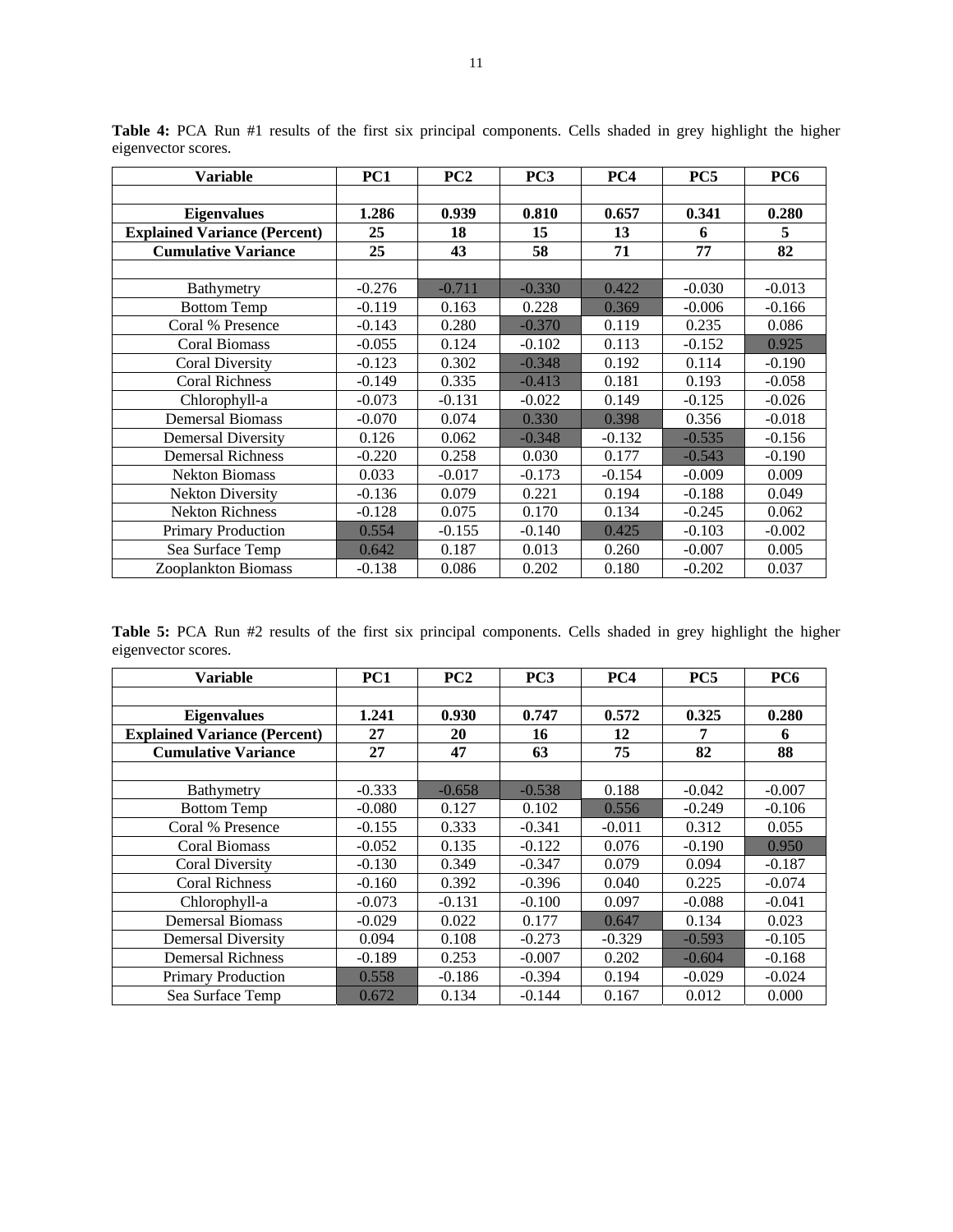| <b>Variable</b>                     | PC <sub>1</sub> | PC <sub>2</sub> | PC <sub>3</sub> | PC4      | PC <sub>5</sub> | PC <sub>6</sub> |
|-------------------------------------|-----------------|-----------------|-----------------|----------|-----------------|-----------------|
|                                     |                 |                 |                 |          |                 |                 |
| <b>Eigenvalues</b>                  | 0.803           | 0.552           | 0.299           | 0.257    | 0.163           | 0.151           |
| <b>Explained Variance (Percent)</b> | 33              | 23              | 13              | 11       |                 | 6               |
| <b>Cumulative Variance</b>          | 33              | 56              | 69              | 80       | 87              | 93              |
|                                     |                 |                 |                 |          |                 |                 |
| <b>Bottom Temp</b>                  | 0.126           | $-0.563$        | $-0.244$        | $-0.095$ | 0.200           | $-0.107$        |
| Coral % Presence                    | 0.495           | 0.084           | 0.314           | 0.051    | $-0.198$        | 0.224           |
| <b>Coral Biomass</b>                | 0.194           | $-0.038$        | $-0.179$        | 0.954    | 0.007           | $-0.047$        |
| Coral Diversity                     | 0.508           | 0.015           | 0.100           | $-0.180$ | 0.232           | $-0.300$        |
| <b>Coral Richness</b>               | 0.576           | 0.058           | 0.230           | $-0.072$ | 0.014           | $-0.035$        |
| Chlorophyll-a                       | $-0.004$        | $-0.060$        | $-0.051$        | $-0.032$ | $-0.715$        | $-0.691$        |
| <b>Demersal Biomass</b>             | $-0.008$        | $-0.649$        | 0.143           | 0.035    | 0.267           | $-0.222$        |
| Demersal Diversity                  | 0.155           | 0.425           | $-0.592$        | $-0.090$ | 0.373           | $-0.343$        |
| <b>Demersal Richness</b>            | 0.296           | $-0.255$        | $-0.611$        | $-0.175$ | $-0.380$        | 0.448           |

**Table 6:** PCA Run #3 results of the first six principal components. Cells shaded in grey highlight the higher eigenvector scores.

|                     |  |  |  |  | Table 7: PCA Run #3B results of the first six principal components. Cells shaded in grey highlight the higher |  |  |  |  |
|---------------------|--|--|--|--|---------------------------------------------------------------------------------------------------------------|--|--|--|--|
| eigenvector scores. |  |  |  |  |                                                                                                               |  |  |  |  |

| Variable                                                  | PC1         | PC <sub>2</sub> | PC3         | PC4         | PC <sub>5</sub> | PC <sub>6</sub> |
|-----------------------------------------------------------|-------------|-----------------|-------------|-------------|-----------------|-----------------|
| <b>Eigenvalues</b><br><b>Explained Variance (Percent)</b> | 0.796<br>37 | 0.414<br>19     | 0.274<br>13 | 0.249<br>12 | 0.157<br>7      | 0.147<br>7      |
| <b>Cumulative Variance</b>                                | 37          | 56              | 69          | 81          | 88              | 95              |
|                                                           |             |                 |             |             |                 |                 |
| Chlorophyll-a                                             | $-0.009$    | $-0.066$        | $-0.085$    | $-0.105$    | $-0.940$        | $-0.303$        |
| Coral % Presence                                          | 0.505       | $-0.067$        | 0.255       | 0.166       | $-0.155$        | 0.413           |
| Coral Biomass                                             | 0.191       | $-0.080$        | $-0.586$    | 0.771       | $-0.019$        | $-0.048$        |
| <b>Coral Diversity</b>                                    | 0.509       | $-0.061$        | 0.147       | $-0.134$    | 0.135           | $-0.480$        |
| <b>Coral Richness</b>                                     | 0.582       | $-0.070$        | 0.223       | 0.018       | $-0.014$        | $-0.022$        |
| <b>Demersal Biomass</b>                                   | $-0.063$    | $-0.728$        | $-0.103$    | $-0.081$    | 0.225           | $-0.422$        |
| Demersal Diversity                                        | 0.184       | 0.647           | $-0.295$    | $-0.143$    | 0.150           | $-0.418$        |
| <b>Demersal Richness</b>                                  | 0.270       | $-0.164$        | $-0.644$    | $-0.567$    | 0.001           | 0.389           |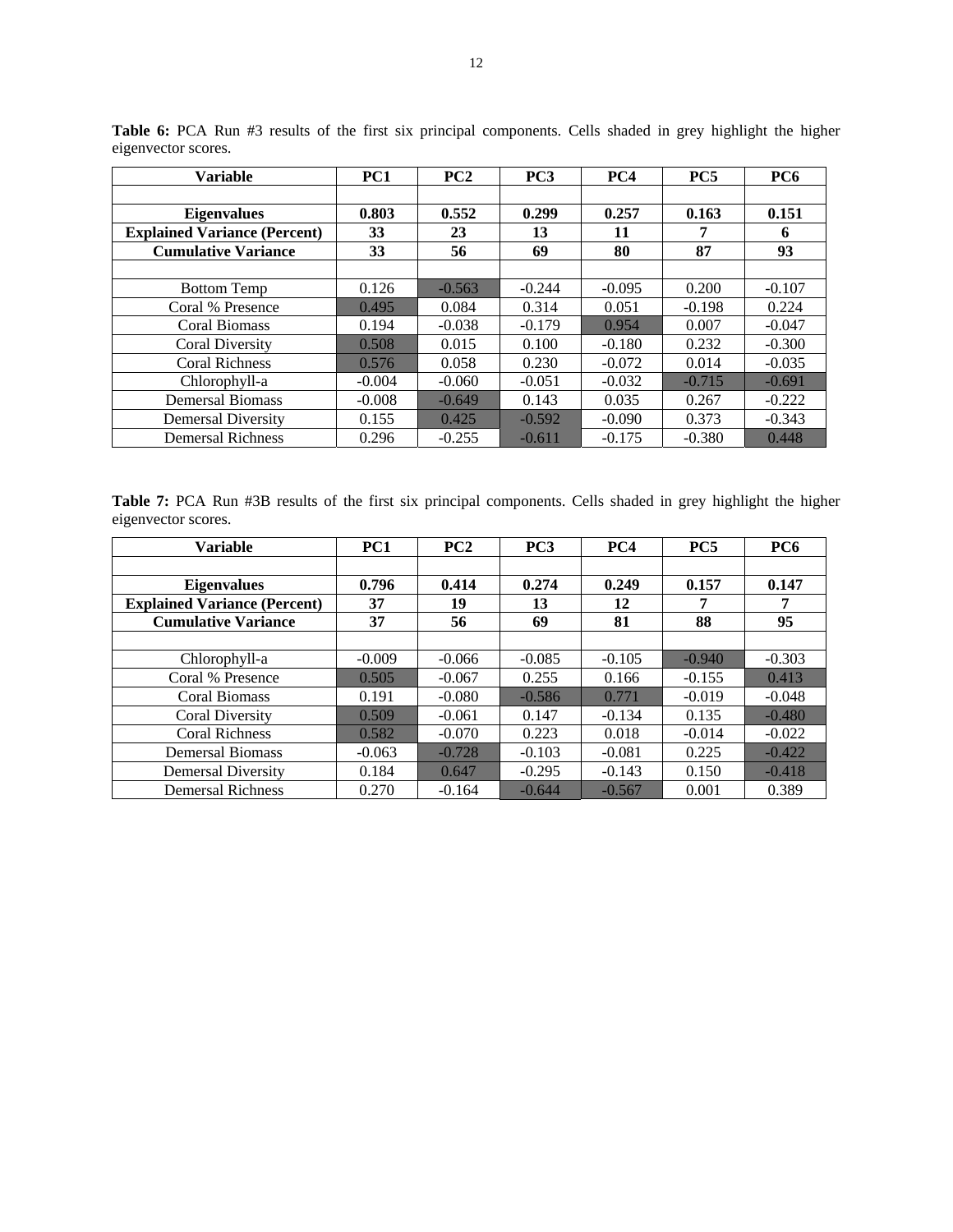| <b>Variable</b>                     | PC1      | PC2      | PC <sub>3</sub> | PC4      | PC5      | <b>PC6</b> |
|-------------------------------------|----------|----------|-----------------|----------|----------|------------|
|                                     |          |          |                 |          |          |            |
| <b>Eigenvalues</b>                  | 0.812    | 0.724    | 0.317           | 0.268    | 0.256    | 0.154      |
| <b>Explained Variance (Percent)</b> | 28       | 25       | 11              | 9        | 9        | 5          |
| <b>Cumulative Variance</b>          | 28       | 53       | 64              | 73       | 82       | 87         |
|                                     |          |          |                 |          |          |            |
| Coral % Presence                    | $-0.464$ | 0.191    | 0.215           | $-0.250$ | 0.073    | 0.057      |
| <b>Bottom Temperature</b>           | $-0.208$ | $-0.397$ | 0.070           | 0.483    | $-0.141$ | $-0.015$   |
| <b>Coral Richness</b>               | $-0.544$ | 0.196    | 0.197           | $-0.120$ | $-0.064$ | $-0.020$   |
| <b>Coral Biomass</b>                | $-0.196$ | 0.011    | $-0.111$        | 0.218    | 0.939    | $-0.033$   |
| Coral Diversity                     | $-0.483$ | 0.150    | 0.139           | 0.032    | $-0.187$ | $-0.097$   |
| Chlorophyll-a                       | $-0.015$ | $-0.075$ | $-0.097$        | $-0.103$ | $-0.018$ | $-0.969$   |
| <b>Demersal Biomass</b>             | $-0.085$ | $-0.471$ | 0.427           | 0.337    | $-0.001$ | $-0.071$   |
| <b>Demersal Diversity</b>           | $-0.073$ | 0.394    | $-0.479$        | 0.441    | $-0.132$ | $-0.103$   |
| <b>Demersal Richness</b>            | $-0.352$ | $-0.203$ | $-0.536$        | 0.187    | $-0.180$ | 0.162      |
| <b>Nekton Biomass</b>               | 0.012    | 0.224    | $-0.029$        | $-0.015$ | 0.009    | 0.003      |
| <b>Nekton Diversity</b>             | $-0.110$ | $-0.330$ | $-0.207$        | $-0.293$ | 0.033    | 0.026      |
| <b>Nekton Richness</b>              | $-0.105$ | $-0.259$ | $-0.276$        | $-0.349$ | 0.043    | 0.029      |
| <b>Zooplankton Biomass</b>          | $-0.120$ | $-0.309$ | $-0.223$        | $-0.283$ | 0.021    | 0.049      |

**Table 8:** PCA Run #4 results of the first six principal components. Cells shaded in grey highlight the higher eigenvector scores.

**Table 9:** PCA Run #5 results of the first six principal components. Cells shaded in grey highlight the higher eigenvector scores.

| <b>Variable</b>                                           | PC <sub>1</sub> | PC2         | PC <sub>3</sub> | PC <sub>4</sub> | PC5        | PC6        |
|-----------------------------------------------------------|-----------------|-------------|-----------------|-----------------|------------|------------|
| <b>Eigenvalues</b><br><b>Explained Variance (Percent)</b> | 1.213<br>36     | 0.839<br>25 | 0.571<br>17     | 0.373<br>11     | 0.156<br>5 | 0.126<br>4 |
| <b>Cumulative Variance</b>                                | 36              | 61          | 78              | 89              | 94         | 98         |
|                                                           |                 |             |                 |                 |            |            |
| Bathymetry                                                | $-0.397$        | $-0.822$    | 0.158           | $-0.106$        | 0.256      | 0.208      |
| <b>Bottom Temperature</b>                                 | $-0.065$        | 0.165       | 0.545           | $-0.294$        | 0.172      | $-0.182$   |
| Chlorophyll-a                                             | $-0.087$        | $-0.158$    | 0.089           | $-0.090$        | $-0.628$   | $-0.516$   |
| <b>Demersal Biomass</b>                                   | $-0.035$        | 0.113       | 0.666           | 0.114           | 0.222      | $-0.293$   |
| <b>Demersal Diversity</b>                                 | 0.127           | $-0.072$    | $-0.386$        | $-0.626$        | 0.390      | $-0.504$   |
| <b>Demersal Richness</b>                                  | $-0.146$        | 0.224       | 0.158           | $-0.692$        | $-0.316$   | 0.506      |
| <b>Primary Production</b>                                 | 0.551           | $-0.448$    | 0.170           | $-0.092$        | $-0.379$   | $-0.034$   |
| Sea Surface Temperature                                   | 0.699           | $-0.052$    | 0.155           | $-0.051$        | 0.256      | 0.246      |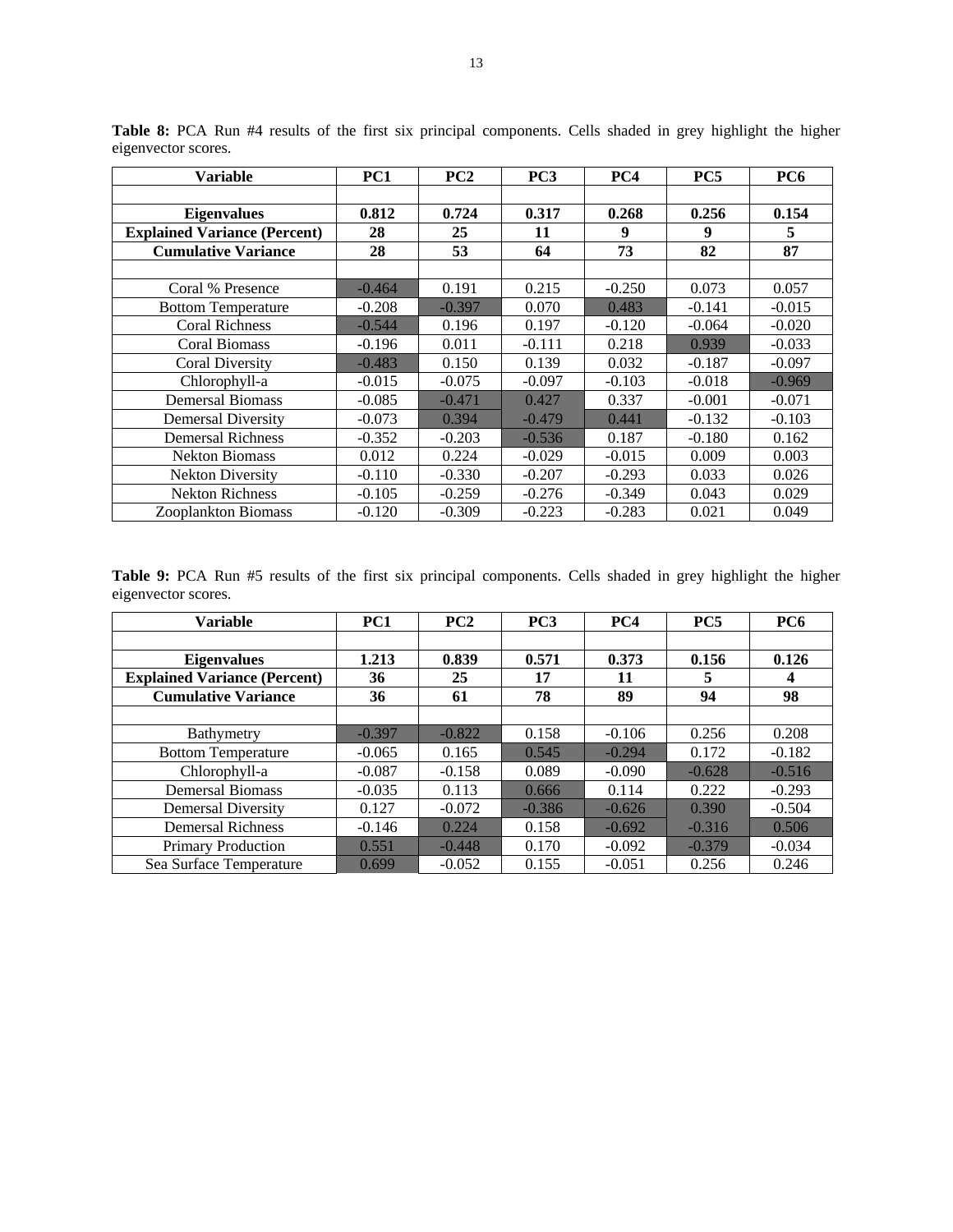

**Figure 3:** Plots of the first 3 principal components from run #2.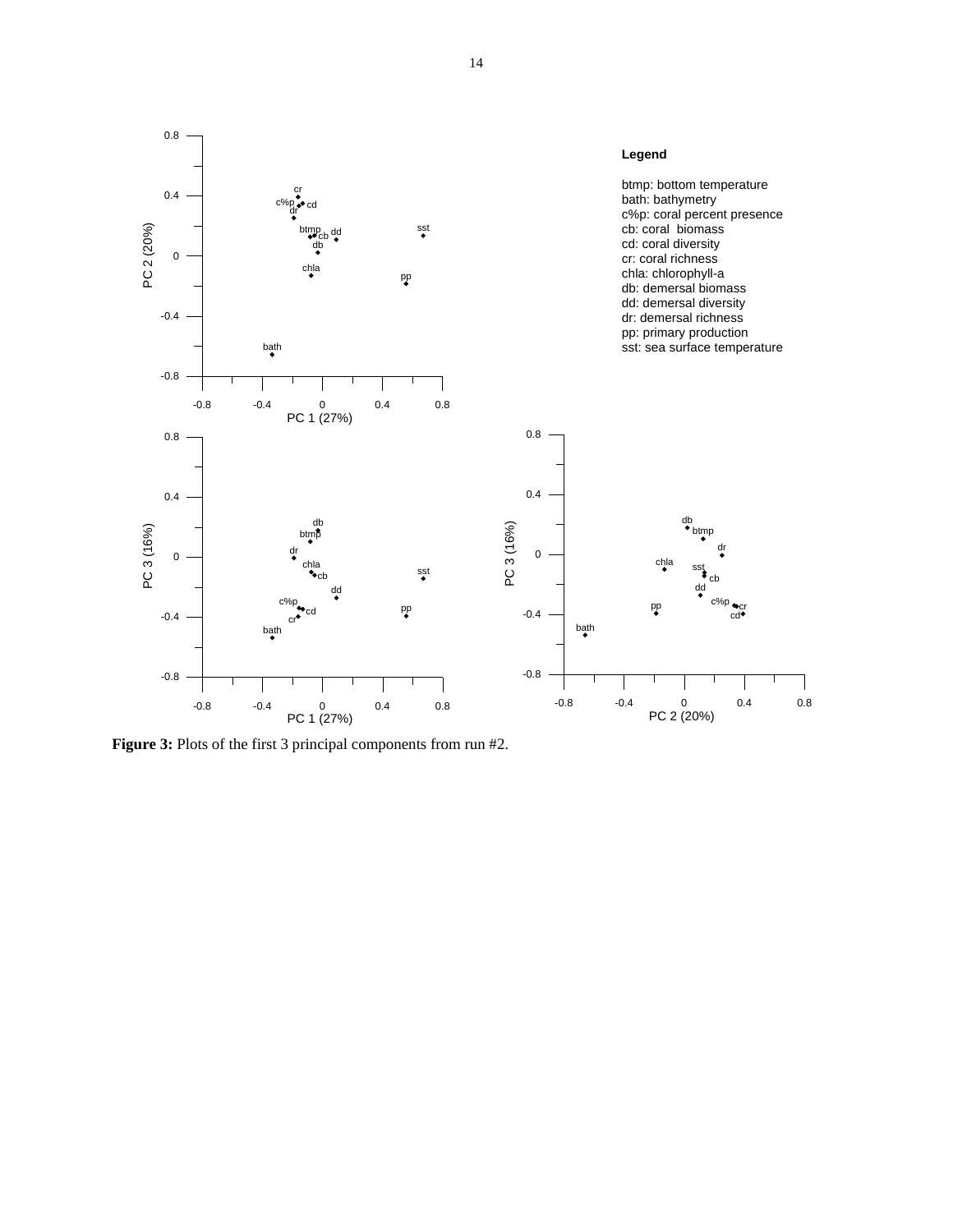

**Figure 4:** Plots of the first 3 principal components from run #3.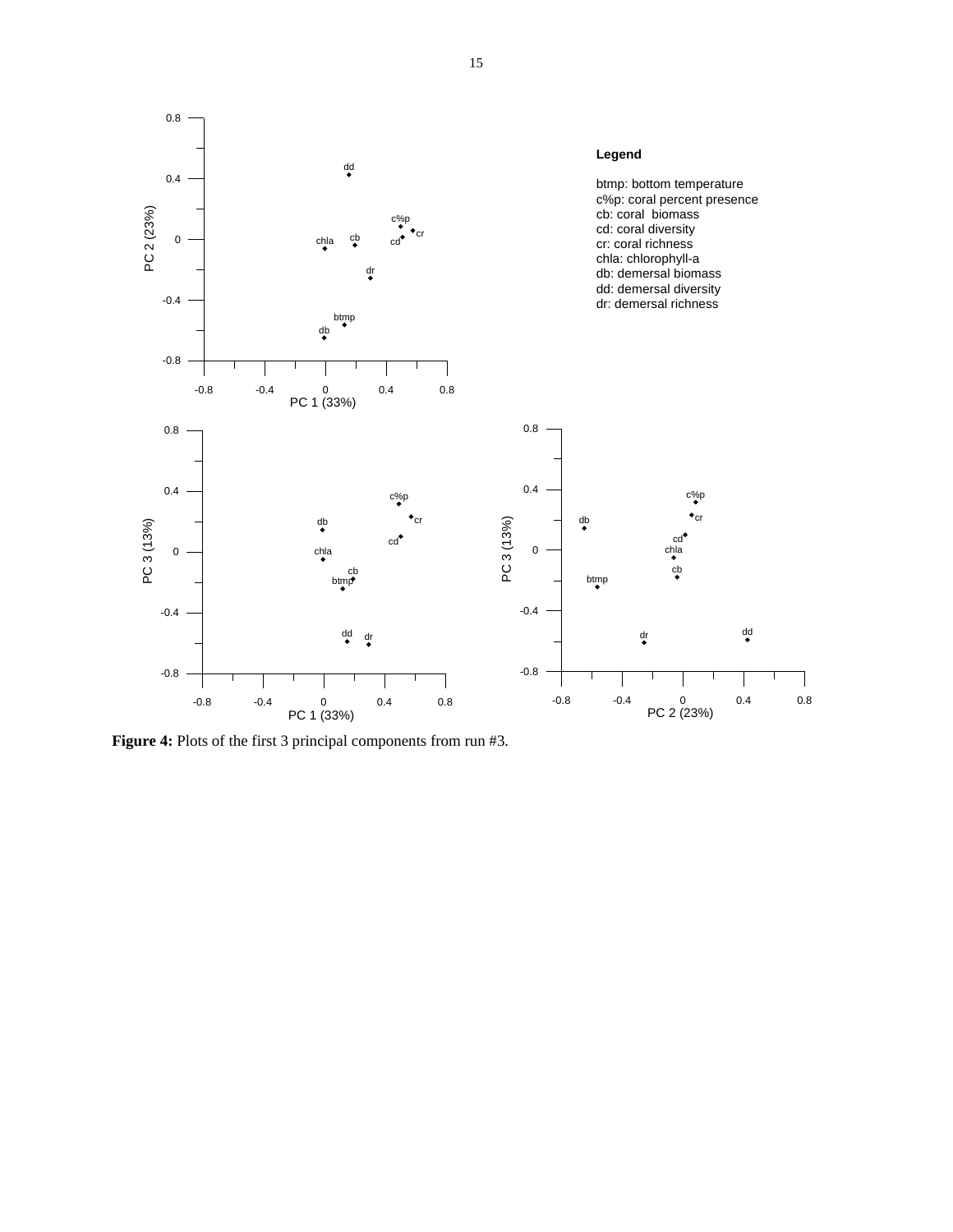

**Figure 5:** Plots of the first 3 principal components from run #3B.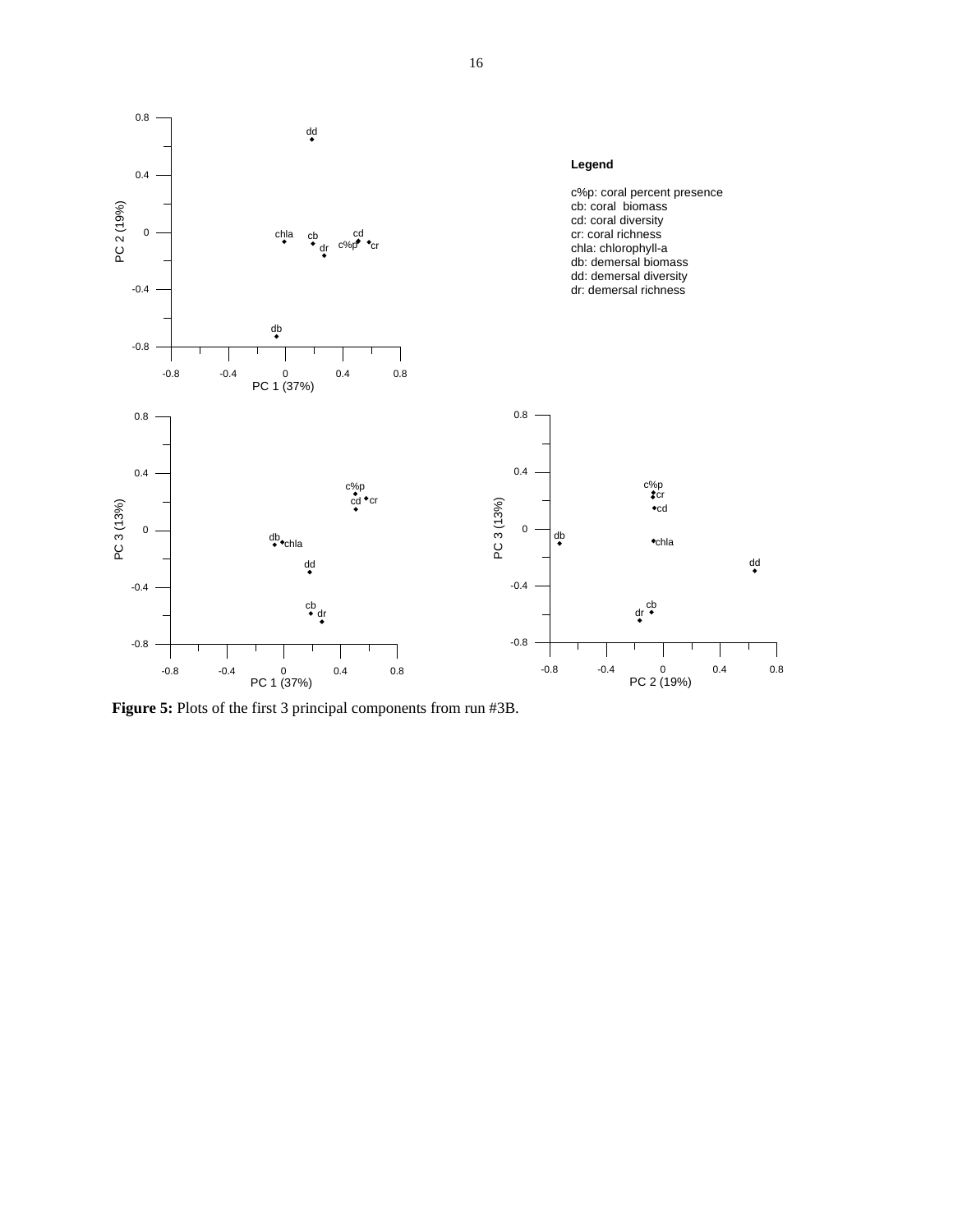

**Figure 6:** Plots of the first 3 principal components from run #4.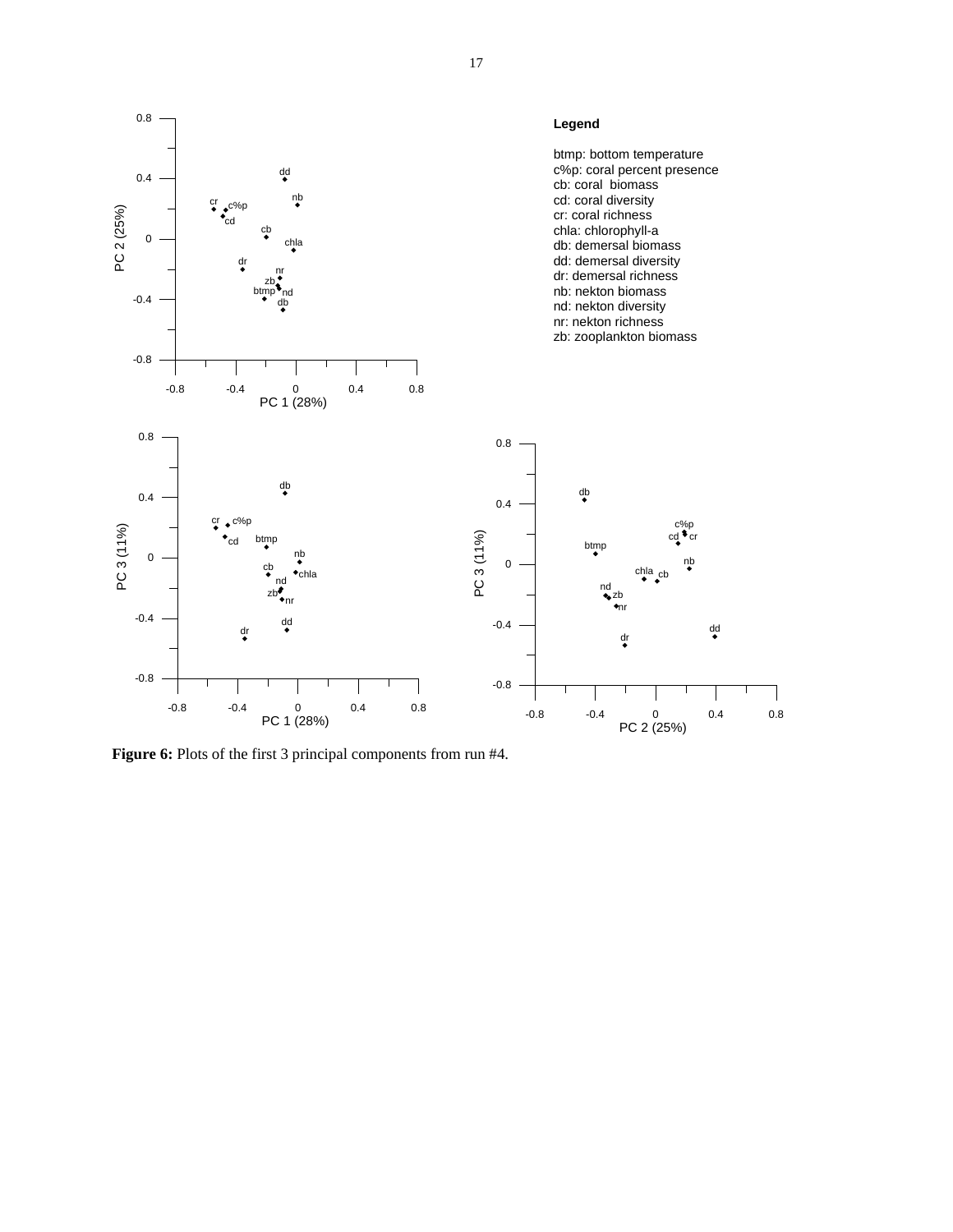

**Figure 7:** Plots of the first 3 principal components from run #5.

 The first four PCs were used in an unsupervised k-means clustering algorithm to classify each cell to a specific cluster. The optimal number of clusters for the first four PCs for each PCA run was determined using the Calinski-Harabasz statistic (Legendre, 2001). The optimal number of clusters for PCA run #3 and #3B was six, five for run #2 and #5, and two for run #4 (Figure 8). The results of PCA run #1 were not mapped because the spatial extent was relatively small as a result of the inclusion of the nekton and zooplankton datasets, and the optimal number of cluster is only two which does not convey much information. The spatial distribution of k-means clustering results for four, five, and six clusters for runs 2 to 5 are mapped in Figure 10 to Figure 13. Presenting this range of clusters was chosen to reflect the jump from three to four clusters in Figure 8 and the maximum number of optimal clusters.

The numerical assignment of cluster classes are not comparable between different runs of k-means clustering (e.g. run #2 and run #3) or between different numbers of clusters within the same k-means run (e.g. run #2) with five clusters and run #2 with six clusters) (Figure 9). This is because k-means is an unsupervised classification algorithm with no prior knowledge on what information classes the clusters may represent. However, by examining the spatial distribution of the clusters between different k-means runs or between different numbers of cluster for the same k-means run, one can infer that certain clusters represent the same class on different maps. For example, in Figure 10 cluster 1 for the k-means run with four clusters, cluster 2 for the run with five clusters, and cluster 1 for the run with six clusters, all seem to cover the same area and are likely representing the same class.

18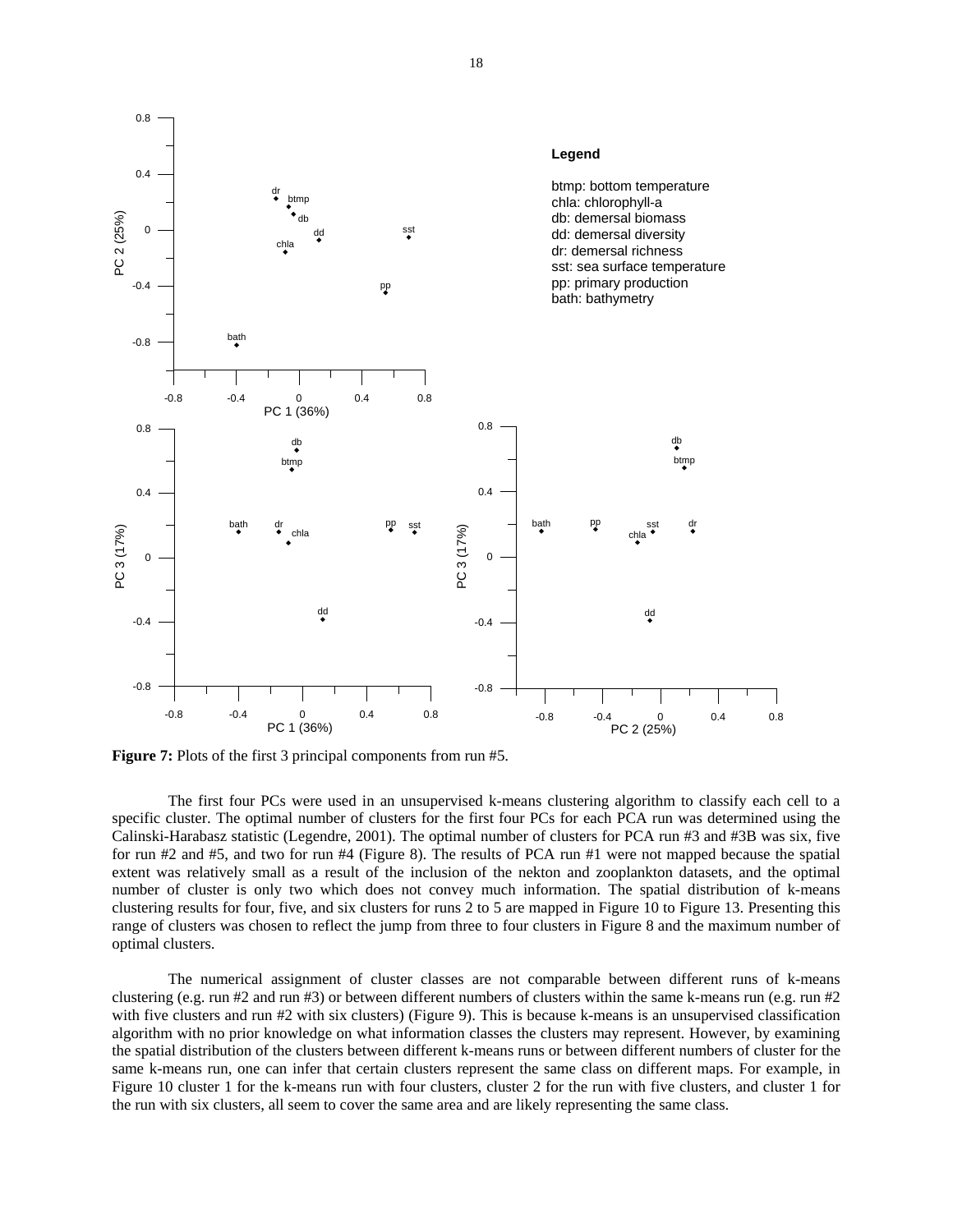

**Figure 8:** Plot of the Calinski-Harabasz statistic for each number of clusters. Maximum values indicate the optimal number of clusters.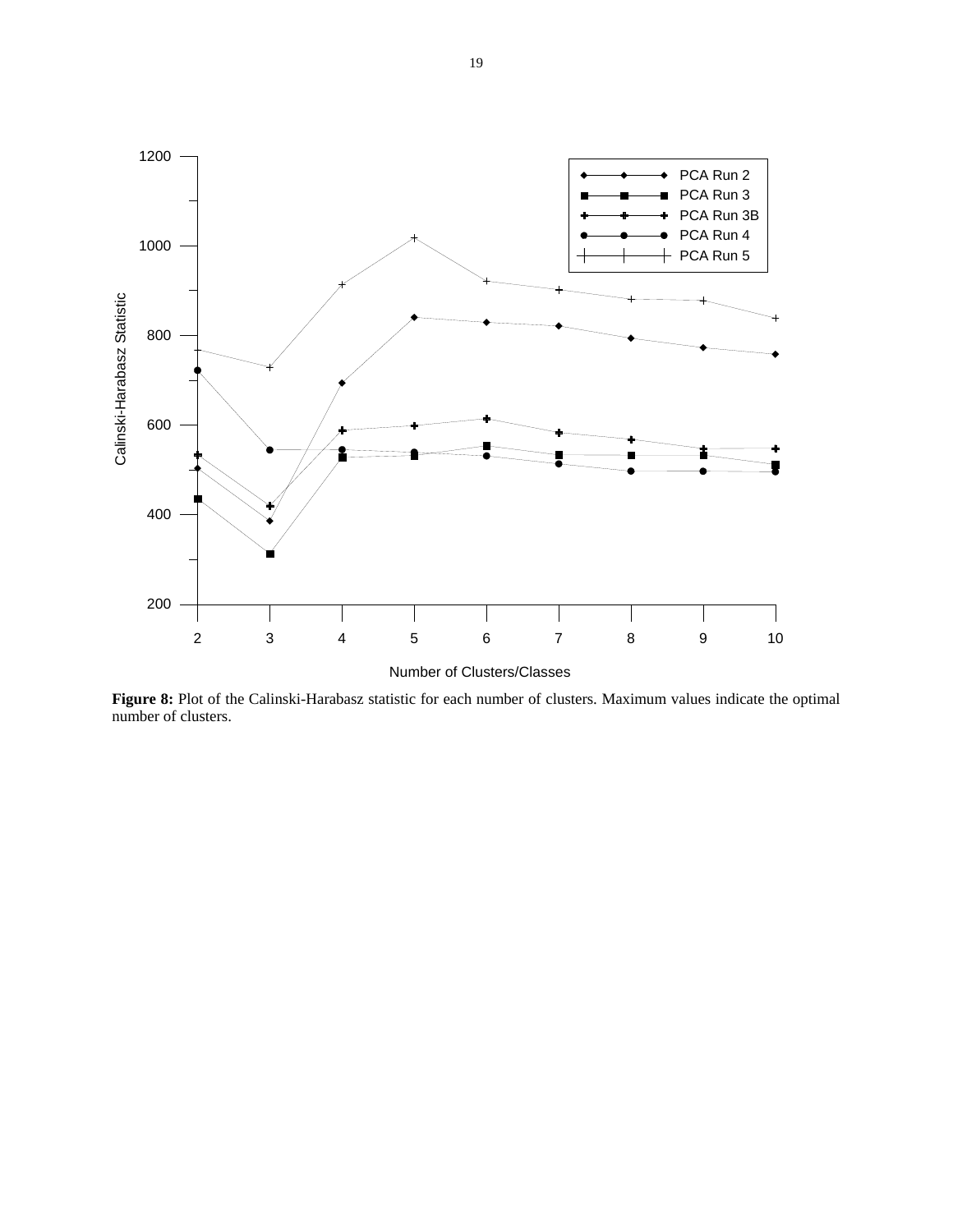

**Figure 9:** Frequency of occurrence for each cluster from the k--means clustering analysis. PCA runs #2, #3, #3B, and #5 are shown. PCA run #4 is not shown as the optimal number of clusters was two. The clusters are ordered from highest occurrence to lowest. Note that the cluster numbers are not comparable between the different runs or for different number of clusters as k-means clustering is an unsupervised classification.

 There are some common outcomes to all analyses that differ in the spatial extent of the different clusters identified from the analysis among PCA runs (Figure 10 to Figure 13). First, the area of the northeast Newfoundland Shelf and the southeast Shoal cluster together irrespective of the variables included in the analysis, except in runs #2 and #5 with 5 or 6 clusters (Figure 10, Figure 13). These latter analyses reveal when the relative contribution of physical variables over biological indicators becomes most apparent in the PCA analysis by distinguishing the northeast Newfoundland Shelf from the Southeast Shoal. Second, the area of the northern and western Grand Banks tends to form a distinct cluster which includes the coastal areas of the northeast Newfoundland Shelf except when a large number of clusters are used in runs #2, #3B and #5 in which coastal areas appear as a distinct cluster. Finally, the area of the continental slope also forms a distinct cluster in all runs. The spatial extent of the cluster is narrowest off Labrador and northern Newfoundland and broadest in the area of Orphan Knoll, the nose of the Grand Banks and Flemish Pass. However, many rasters on the continental shelf (single rasters and small groups) were assigned to this cluster. This may reflect in the presence or absence of corals in some parts of the Newfoundland region, as demonstrated by the absence of rasters assigned to the slope cluster when corals are removed from the analysis in run#5 (Figure 13). In all analyses, allowance of 6 clusters results in greater resolution of the marginal areas near the coast and along the continental slope.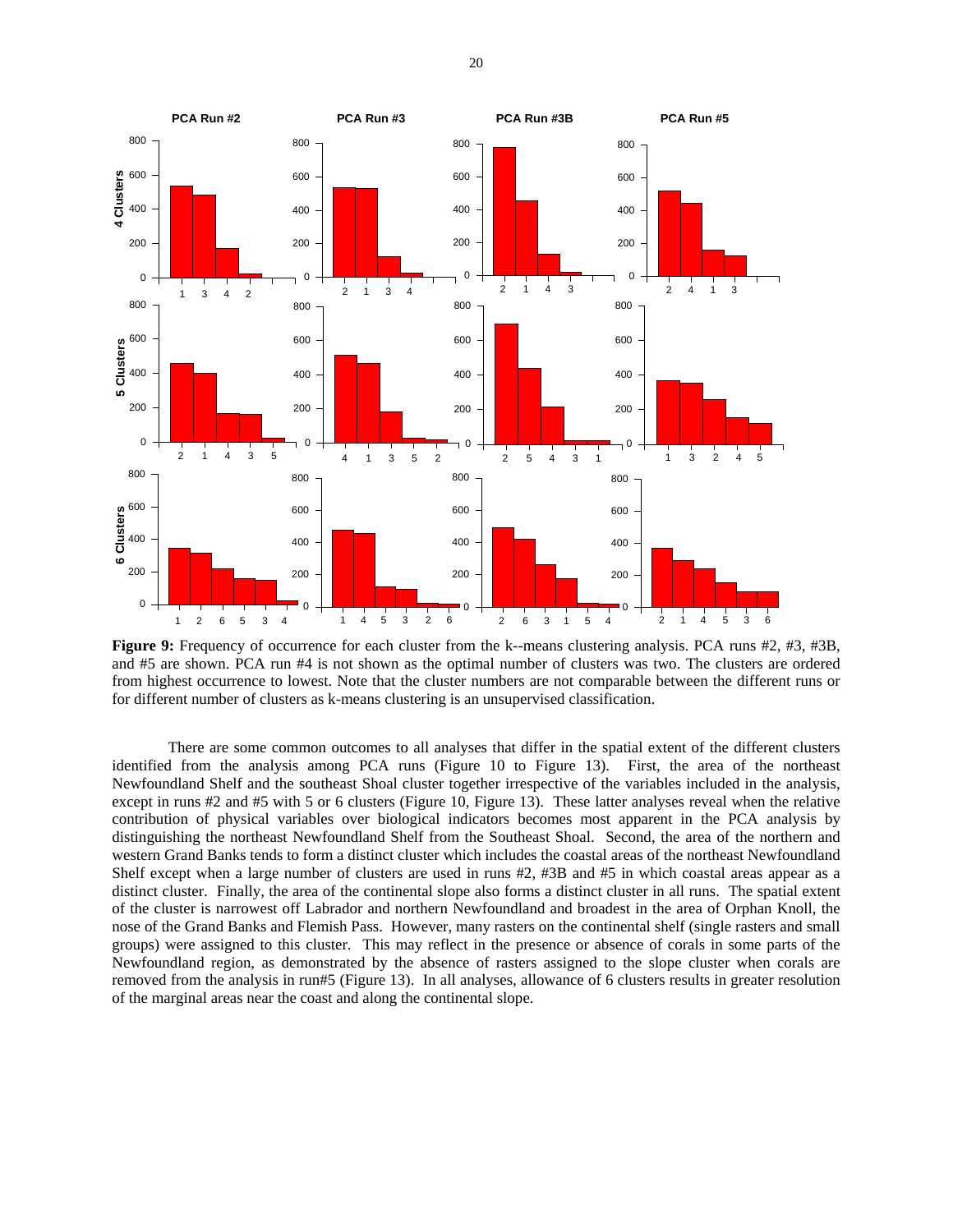![](_page_20_Figure_0.jpeg)

# **K-means Clustering of First 4 Principal Components of PCA Run #2**

Figure 10: Map of k-means clustering results of the first four principal components of PCA run #2 with nekton and zooplankton datasets removed.

![](_page_20_Figure_3.jpeg)

## **K-means Clustering of First 4 Principal Components of PCA Run #3**

Figure 11: Map of k-means clustering results of the first four principal components of PCA run #3 with nekton, zooplankton, and physical datasets (except bottom temperature) removed.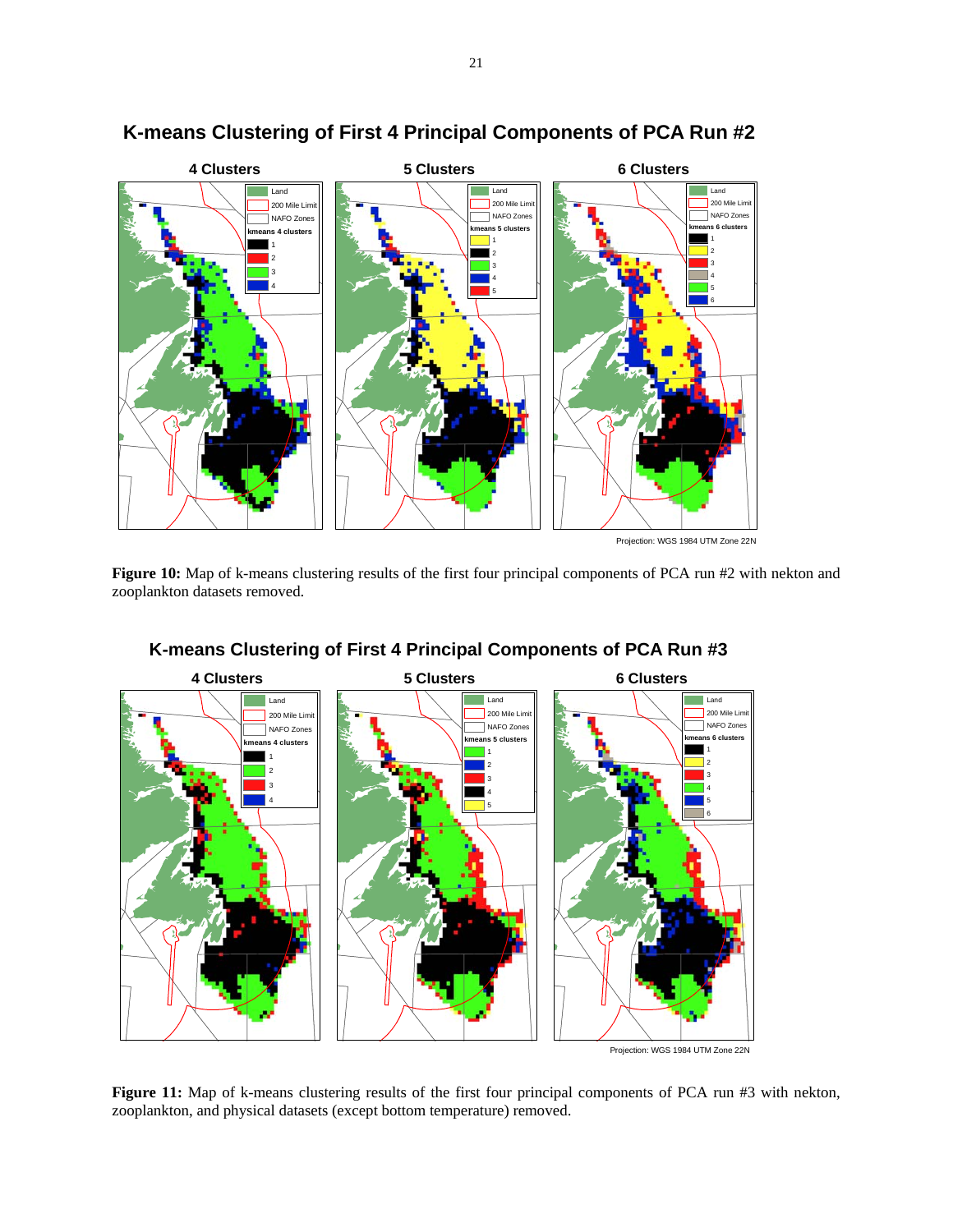![](_page_21_Figure_0.jpeg)

# **K-means Clustering of First 4 Principal Components of PCA Run #3B**

Figure 12: Map of k-means clustering results of the first four principal components of PCA run #5 with nekton, zooplankton, and coral datasets removed.

![](_page_21_Figure_3.jpeg)

## **K-means Clustering of First 4 Principal Components of PCA Run #5**

**Figure 13:** Map of k-means clustering results of the first four principal components of PCA run #5 with nekton, zooplankton, and all coral datasets removed.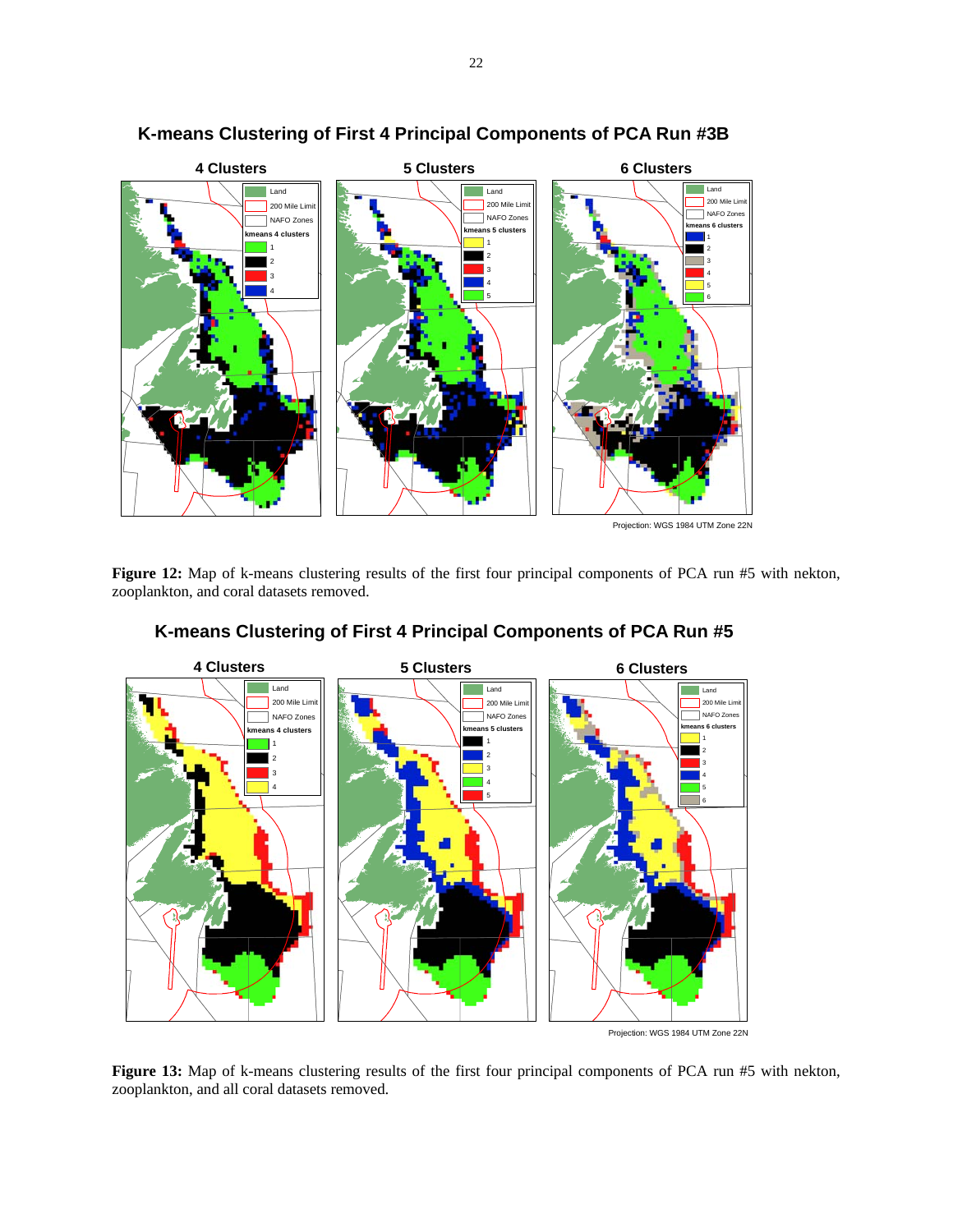### **4. Discussion**

 This research has applied, as closely as possible, the same methods used to define Ecoregions on both the Canadian Scotian Shelf (Zwanenburg et al., 2010) and US Northeast Continental Shelf (Fogarty and Keith, 2009). For the most part, the same variables were used with the exception of a few (see Table 2 for a direct comparison). There is a certain amount of uncertainty in the process used to identify ecoregions as a result of the methods used and limitations of the data. The first source of uncertainty comes from the interpolation process. Certain datasets (demersal fish, nekton fish, zooplankton, and bottom temperature) were interpolated using the kriging method (Goulet et al., 2010) and, as with any interpolation method, the interpolated values are basically educated guesses of unknown values based on certain models. The results come with a certain amount of uncertainty and this is represented as a root mean squared error in the Goulet et al. (2010) report. There were also issues with varying spatial and temporal resolutions of the datasets. The nekton and zooplankton datasets covered the smallest area and had the coarsest spatial resolution (Goulet et al., 2010). Therefore, the remainder of the datasets had to be resampled to fit the limited spatial resolution of the nekton and zooplankton datasets. The were also limitations in the years covered by each of the datasets (Table 1), therefore, data covering longer time periods will be more representative of broadscale trends than those collected over a shorter .

The PCA results can be summarized by a few obvious trends. Bathymetry, primary production, and sea surface temperature were strong driving variables when included in the PCA analysis. These variables essentially reflect physical attributes of ocean circulation features in the region that are measured with relatively little uncertainty when averaged over long periods of time. When these variables were absent, the coral and demersal datasets dominated the PCA signal.

The clustering results of PCA run #2 (with only nekton and zooplankton datasets removed) and PCA run #5 (with nekton, zooplankton, and coral datasets removed) clustered the NL shelf and the southeast shoal as different clusters. In contrast, PCA runs #3 (nekton, zooplankton, SST, PP, bathymetry removed) and PCA run #3B (same as run #3 with bottom temperature removed) clustered them as having similar attributes. The contrast between runs #2, #3 and #3B highlights the influence of the physical variables in determining the difference between these two areas in k-means clustering results. In all runs, the Grand Banks remained its own class separate from the NL shelf and the southeast shoal. The "patchy" class along the edge of the clustering results of all PCA runs, except run #5, occurred on the continental slope, and is most likely caused by the variables associated with the description of corals. This was lost in run #5, where coral variables were removed, which likely reflects the influence of different spatial scales of coral habitats relative to those describing the physical features of the environment and the temporally averaged distribution of demersal fish and phytoplankton.

A critical aspect of these analyses comes from the relatively simplistic description of the biological variables using biomass, diversity and richness that resulted in the northeast Newfoundland Shelf and the southeast Shoal appearing to have the same attributes. Although the two areas are similar in their general metrics, the species found in each part of the continental shelf differ substantially. This raises a cautionary aspect to the definition of ecoregions using summary variables. Once clusters are identified based on multivariate analyses, approaches based on ecosystem, community or taxonomic diversity must be considered to determine if all elements of a cluster are based on functionally similar communities. Creating GIS layer(s) that reflect metrics of taxonomic similarity (or dissimilarity) could serve to add an important element in the definition of ecoregions that would include aspects of ecosystem structure that reflects the patterns of biodiversity across the region of interest. The metrics of taxonomic similarity should be based on the results of separate (unconstrained) ordination analyses of community structure derived from interpolated maps of the distribution of individual species. What weight is given to dominant versus rare or keystone taxa would have to reflect all aspects of the conservation objectives associated with the definition of ecoregions.

There are a number of future research paths that could be taken here. One option is to try and smooth the clustering results using the "Boundary Clean" and "Filter" tools in ArcGIS; this would be consistent with the approach taken by Fogarty and Keith (2009). The inputs for the PCA and clustering analysis could also be changed to examine the influence on results when including and excluding different variables. Demersal datasets were binned into three multi-year intervals (Goulet et al., 2010); however, these datasets were not examined here. These datasets could be examined to assess the influence of change over time of the demersal survey variables. Finally, there are also other unsupervised classification algorithms that could be used to classify the PCA results. Different clustering